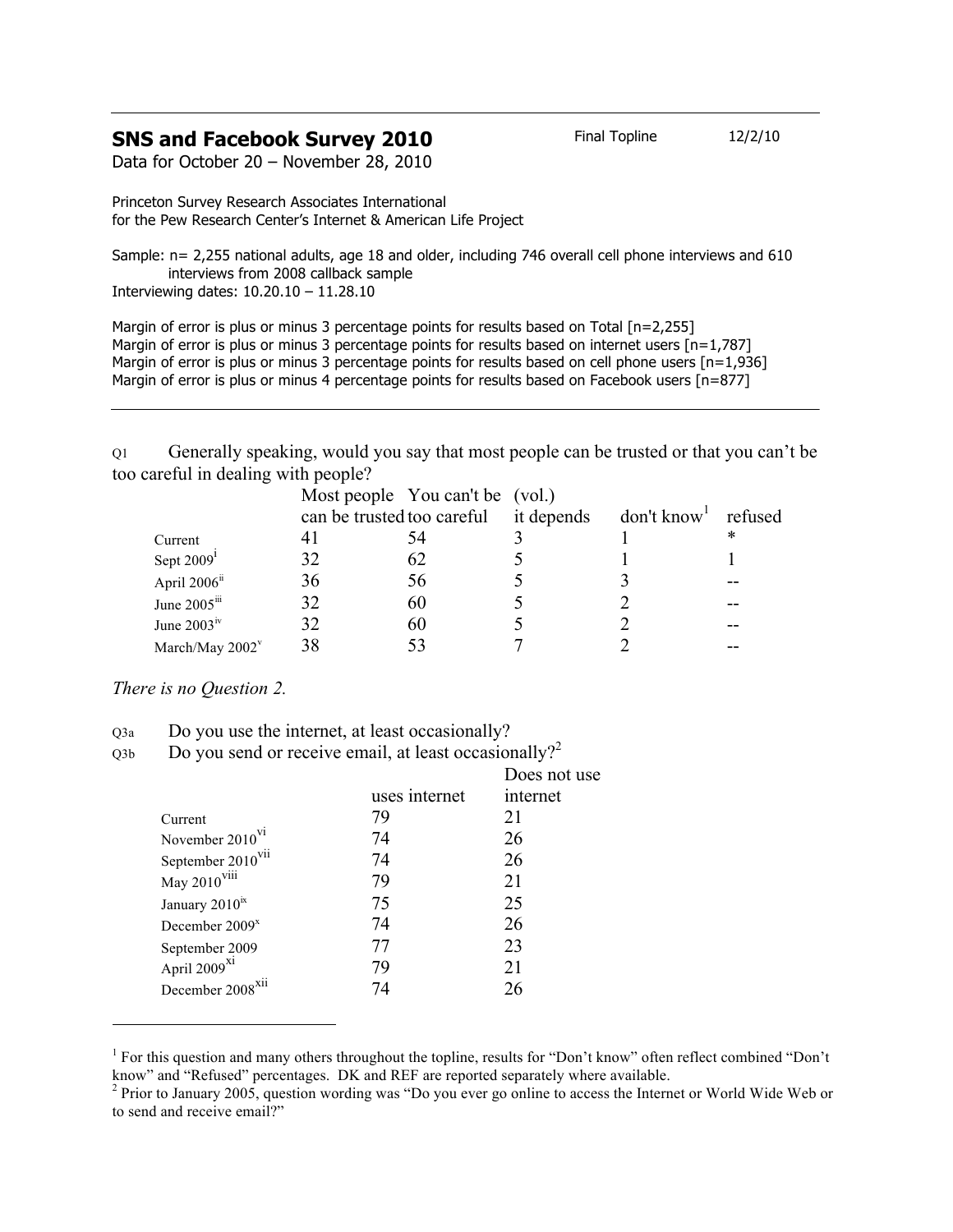| November 2008 <sup>xiii</sup>      | 74 | 26 |
|------------------------------------|----|----|
| August 2008 <sup>xiv</sup>         | 75 | 25 |
| July 2008 <sup>xv</sup>            | 77 | 23 |
| May 2008 <sup>xvi</sup>            | 73 | 27 |
| April 2008 <sup>xvii</sup>         | 73 | 27 |
| January 2008 <sup>xviii</sup>      | 70 | 30 |
| December 2007 <sup>xix</sup>       | 75 | 25 |
| September 2007 <sup>xx</sup>       | 73 | 27 |
| February 2007 <sup>xxi</sup>       | 71 | 29 |
| December 2006 <sup>xxii</sup>      | 70 | 30 |
| November 2006 <sup>xxiii</sup>     | 68 | 32 |
| August 2006 <sup>xxiv</sup>        | 70 | 30 |
| April 2006                         | 73 | 27 |
| February 2006 <sup>xxv</sup>       | 73 | 27 |
| December 2005 <sup>xxvi</sup>      | 66 | 34 |
| September 2005 <sup>xxvii</sup>    | 72 | 28 |
| June 2005                          | 68 | 32 |
| February 2005 <sup>xxviii</sup>    | 67 | 33 |
| January 2005 <sup>xxix</sup>       | 66 | 34 |
| Nov 23-30, 2004 <sup>xxx</sup>     | 59 | 41 |
| November 2004 <sup>xxxi</sup>      | 61 | 39 |
| June 2004 <sup>xxxii</sup>         | 63 | 37 |
| February 2004 <sup>xxxiii</sup>    | 63 | 37 |
| November 2003 <sup>xxxiv</sup>     | 64 | 36 |
| August 2003 <sup>xxxv</sup>        | 63 | 37 |
| June 2003                          | 62 | 38 |
| May 2003 <sup>xxxvi</sup>          | 63 | 37 |
| March 3-11, 2003 <sup>xxxvii</sup> | 62 | 38 |
| February 2003 <sup>xxxviii</sup>   | 64 | 36 |
| December 2002 <sup>xxxix</sup>     | 57 | 43 |
| November 2002 <sup>xl</sup>        | 61 | 39 |
| October 2002 <sup>xli</sup>        | 59 | 41 |
| September 2002 <sup>xlii</sup>     | 61 | 39 |
| July $2002$ <sup>xliii</sup>       | 59 | 41 |
| March/May 2002                     | 58 | 42 |
| January 2002 <sup>xliv</sup>       | 61 | 39 |
| December 2001 <sup>xlv</sup>       | 58 | 42 |
| November 2001 <sup>xlvi</sup>      | 58 | 42 |
| October 2001 <sup>xlvii</sup>      | 56 | 44 |
| September 2001 <sup>xlviii</sup>   | 55 | 45 |
| August 2001 <sup>xlix</sup>        | 59 | 41 |
| February 2001 <sup>1</sup>         | 53 | 47 |
| December 2000 <sup>li</sup>        | 59 | 41 |
| November 2000 <sup>lii</sup>       | 53 | 47 |
| October 2000liii                   | 52 | 48 |
| September 2000liv                  | 50 | 50 |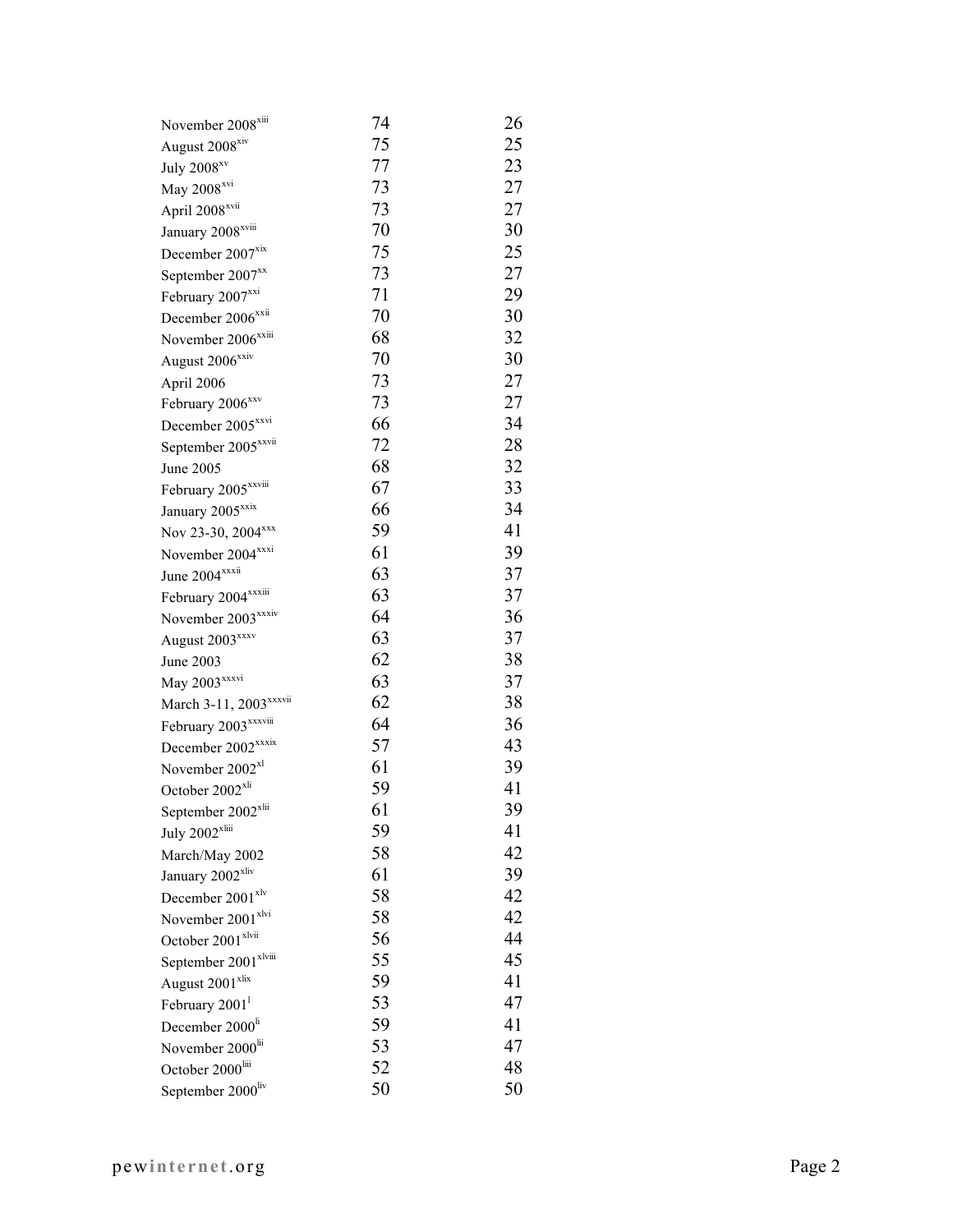| August $2000^{\rm ly}$   | 49 | 51 |
|--------------------------|----|----|
| June $2000^{\text{lvi}}$ | 47 | 53 |
| May $2000^{\text{lvii}}$ | 48 | 52 |

WEB1 Next... Please tell me if you ever use the internet to do any of the following things. Do you ever use the internet to...?<sup>3</sup>

Based on all internet users [N=1,787]

|                                        |             | total have ---------- |          |                  |                            |
|----------------------------------------|-------------|-----------------------|----------|------------------|----------------------------|
|                                        | ever        | <b>DID</b>            | have not |                  |                            |
|                                        | <b>DONE</b> | <b>YESTERD</b>        | done     | don't            |                            |
|                                        | <b>THIS</b> | AY                    | this     | know             | refused                    |
| Send instant messages to someone who's |             |                       |          |                  |                            |
| online at the same time<br>Current     |             |                       |          | $\ast$           |                            |
| November 2010                          | 48          | n/a                   | 52       | $\ast$           | $\boldsymbol{0}$<br>$\ast$ |
| May 2010                               | 46          | 18                    | 54       | $\ast$           | $\ast$                     |
| November 2008                          | 47          | 15                    | 53       | *                |                            |
|                                        | 38          | 11                    | 62       |                  | $\boldsymbol{0}$           |
| <b>July 2008</b>                       | 40          | n/a                   | 59       | $\ast$           | --                         |
| <b>May 2008</b>                        | 40          | 13                    | 59       | $\ast$           | --                         |
| Jan 2008                               | 39          | n/a                   | 61       | 0                | --                         |
| August 2006                            | 39          | 10                    | 60       | $\ast$           | --                         |
| April 2006                             | 37          | 12                    | 63       | *                | --                         |
| Dec 2005                               | 37          | 13                    | 63       | ∗                | --                         |
| September 2005                         | 47          | 12                    | 53       | *                | --                         |
| February 2005                          | 40          | 11                    | 59       | ∗                | --                         |
| January 2005                           | 42          | 14                    | 58       | $\boldsymbol{0}$ |                            |
| June 2004                              | 42          | 12                    | 58       | $\ast$           |                            |
| February 2004                          | 39          | 10                    | 61       | $\ast$           |                            |
| May 2003                               | 46          | 14                    | 54       | $\boldsymbol{0}$ |                            |
| March 12-19, 2003                      | 48          | 13                    | 52       | *                |                            |
| July, 2002                             | 46          | 11                    | 54       | $\ast$           | --                         |
| Dec 17-23, 2001                        | 48          | 14                    | 52       | $\ast$           | --                         |
| Nov 19-Dec 16, 2001                    | 47          | 13                    | 53       | $\ast$           | --                         |
| Oct 19-Nov 18, 2001                    | 47          | 14                    | 52       | $\ast$           | --                         |
| Oct 8-18, 2001                         | 46          | 10                    | 54       | $\ast$           | --                         |
| Oct 2-7, 2001                          | 46          | 11                    | 54       | $\ast$           |                            |
| Sept 20-Oct 1, 2001                    | 48          | 11                    | 52       | $\ast$           | --                         |
| Sept 12-19, 2001                       | 44          | 10                    | 55       | 1                |                            |
| June 2000 <sup>4</sup>                 | 44          | 10                    | 56       | $\boldsymbol{0}$ |                            |
| April 2000                             | 46          | 13                    | 54       | $\ast$           | --                         |
| March 2000                             | 45          | 12                    | 55       | $\ast$           |                            |
|                                        |             | total have ---------- | have not | don't            | refused                    |

<sup>&</sup>lt;sup>3</sup> Prior to January 2005, question wording was "Please tell me if you ever do any of the following when you go online. Do you ever...?" Unless otherwise noted, trends are based on all internet users for that survey.<br><sup>4</sup> This item asked May 19, 2000 through June 30, 2000 only [N=1,568].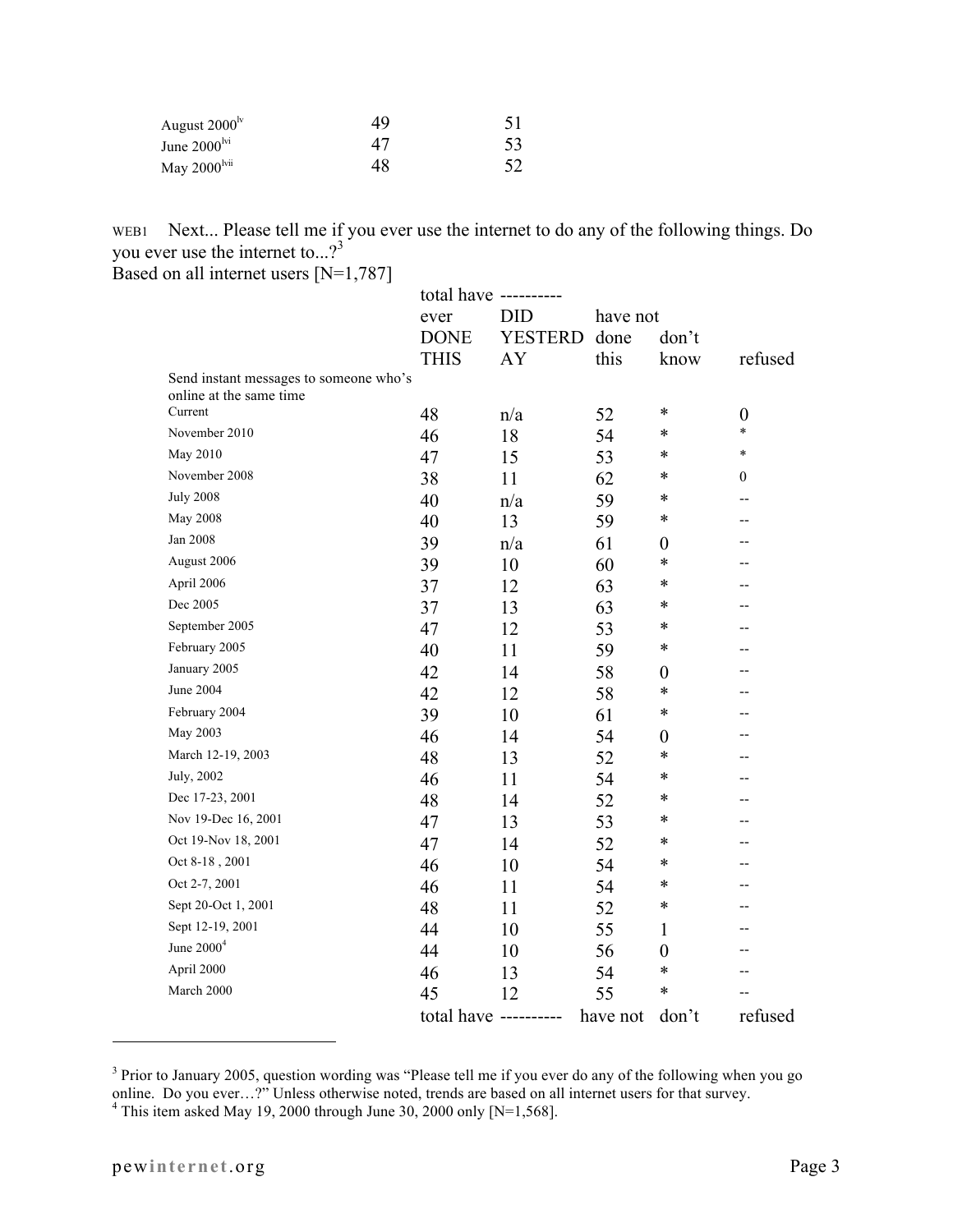|                                          | ever<br><b>DONE</b><br><b>THIS</b> | <b>DID</b><br><b>YESTER</b><br><b>DAY</b> | done this know |                |                  |
|------------------------------------------|------------------------------------|-------------------------------------------|----------------|----------------|------------------|
| Create or work on your own online        |                                    |                                           |                |                |                  |
| journal or blog <sup>5</sup>             |                                    |                                           |                |                |                  |
| Current                                  | 14                                 | n/a                                       | 86             | *              | $\boldsymbol{0}$ |
| January 2010                             | 14                                 | 4                                         | 86             | $\ast$         | $\boldsymbol{0}$ |
| September 2009                           | 11                                 | 2                                         | 88             | *              | $\boldsymbol{0}$ |
| August 2008                              | 13                                 | 5                                         | 87             | $\ast$         | --               |
| <b>July 2008</b>                         | 13                                 | n/a                                       | 86             | 1              | --               |
| <b>May 2008</b>                          | 12                                 | 5                                         | 87             | $\ast$         | --               |
| December 2007 <sup>6</sup>               | 12                                 | n/a                                       | 88             | $\ast$         | --               |
| February 2007                            | 12                                 | 5                                         | 87             | $\ast$         |                  |
| September 2005                           | 9                                  | $\overline{2}$                            | 90             | 1              |                  |
| February 2005                            | 9                                  | $\mathbf{1}$                              | 91             | $\ast$         |                  |
| January 2005                             | 10                                 | $\overline{c}$                            | 89             | 1              |                  |
| November 2004                            | 6                                  | $\overline{2}$                            | 93             | $\ast$         |                  |
| February 2004                            | 5                                  | 1                                         | 94             | 1              | --               |
| September 2002                           | $\overline{7}$                     | 1                                         | 93             | 1              | --               |
| <b>July 2002</b>                         | 3                                  | $\ast$                                    | 96             | $\ast$         | $-$              |
| Upload photos to a website so you can    |                                    |                                           |                |                |                  |
| share them with others online            |                                    |                                           |                |                |                  |
| Current                                  | 55                                 | n/a                                       | 45             | *              | $\boldsymbol{0}$ |
| <b>July 2008</b>                         | 46                                 | n/a                                       | 54             | $\ast$         | $-$              |
| August 2006                              | 37                                 | 5                                         | 63             | *              | $\overline{a}$   |
| Use Twitter to share updates about       |                                    |                                           |                |                |                  |
| yourself or to see updates about others' |                                    |                                           |                |                |                  |
| Current                                  | 13                                 | n/a                                       | 87             | *              | $\boldsymbol{0}$ |
| November 2010                            | $8\,$                              | $\overline{2}$                            | 92             | $\overline{0}$ | $\ast$           |
| September 2010                           | 24                                 | 13                                        | 76             | $\ast$         | $\mathbf{0}$     |
| May 2010                                 | 17                                 | 10                                        | 83             | $\ast$         | $\mathbf{0}$     |
| January 2010                             | 19                                 | 9                                         | 81             | *              | $\ast$           |
| December 2009                            | 21                                 | 11                                        | 78             | $\ast$         | $\ast$           |
| September 2009                           | 19                                 | 9                                         | 80             | $\ast$         | $\mathbf{0}$     |
| April 2009                               | 11                                 | 5                                         | 88             | 1              | *                |
| December 2008                            | 11                                 | $\overline{4}$                            | 89             | 1              | --               |
| November 2008                            | 9                                  | 3                                         | 90             | $\ast$         | $\ast$           |
| August 2008                              | 6                                  | $\overline{2}$                            | 93             | 1              | --               |
|                                          | total have -                       | ---------                                 |                |                |                  |
|                                          | ever                               | <b>DID</b>                                |                |                |                  |
|                                          | <b>DONE</b>                        | YESTER have not                           |                | don't          |                  |
|                                          | <b>THIS</b>                        | <b>DAY</b>                                | done this know |                | refused          |
| Use a social networking site like        |                                    |                                           |                |                |                  |

MySpace, Facebook or LinkedIn.com<sup>8</sup>

<sup>&</sup>lt;sup>5</sup> In Sept 2005 and before, item wording was "Create a web log or 'blog' that others can read on the web."<br><sup>6</sup> December 2007 trand was not calcd in the standard estimity exists. It was an item in a separate exists with <sup>6</sup> December 2007 trend was not asked in the standard activity series. It was an item in a separate series, with the following question wording: "Here's another list of activities people sometimes do online. Please tell me whether you ever do each one, or not. Do you ever...?" Results reflect all landline internet users and Form 1 Cell sample internet users [N=1,359].

 $<sup>7</sup>$  In August 2008, item wording was "Use Twitter or another "micro-blogging" service to share updates about</sup> yourself or to see updates about others." From November 2008 thru September 2010, item wording was "Use Twitter or another service to share updates about yourself or to see updates about others". In November 2010, item wording was "Use Twitter"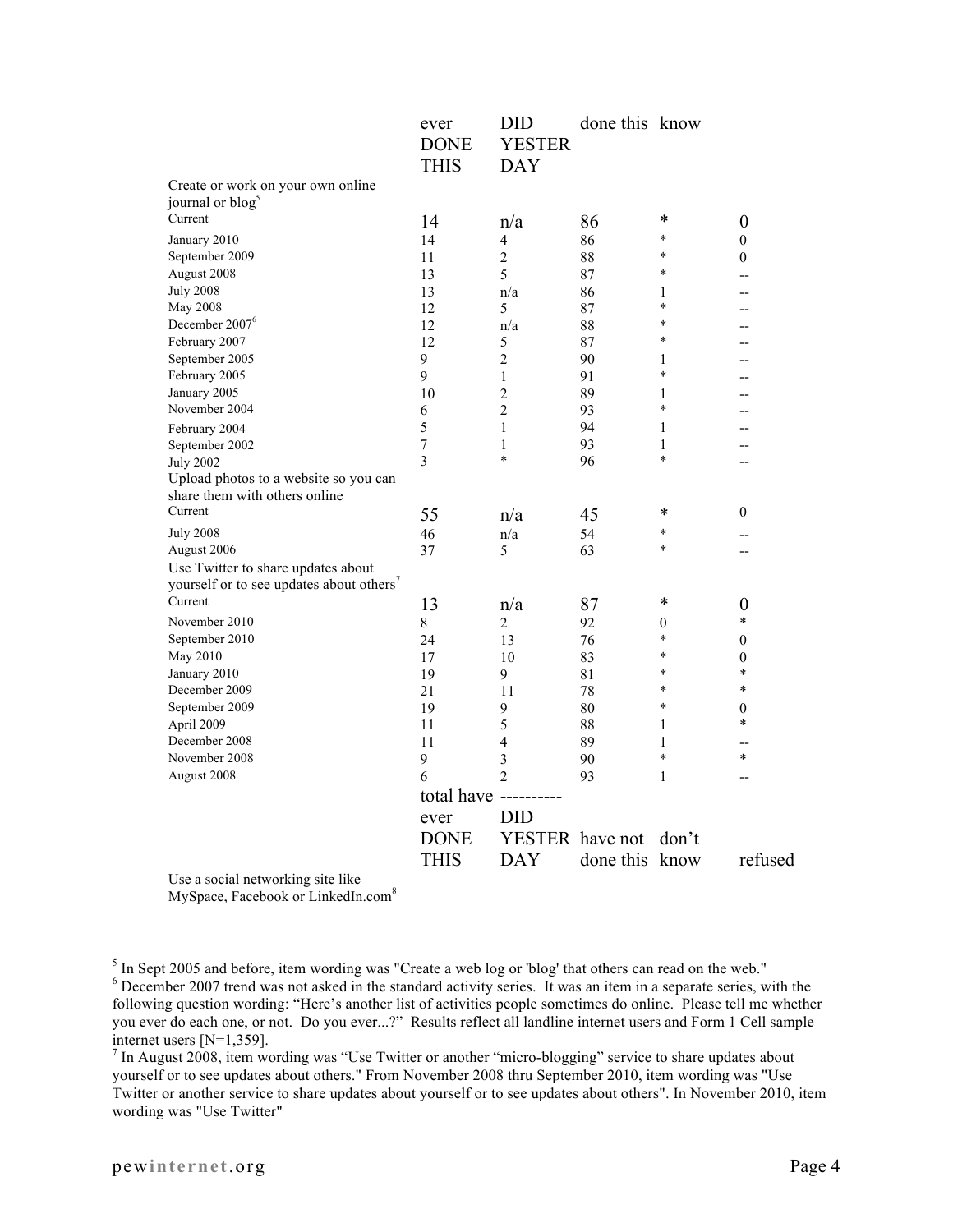| Current          | 59 | n/a | 41 | $\ast$   | $\ast$       |
|------------------|----|-----|----|----------|--------------|
| November 2010    | 61 | 37  | 39 | *        | $\ast$       |
| September 2010   | 62 | 39  | 38 | $\ast$   | $\mathbf{0}$ |
| May 2010         | 61 | 38  | 39 | $\theta$ | $\mathbf{0}$ |
| January 2010     | 57 | 32  | 43 | *        | $\theta$     |
| December 2009    | 56 | 33  | 44 | $\Omega$ | $\ast$       |
| September 2009   | 47 | 27  | 52 | *        | $\ast$       |
| April 2009       | 46 | 27  | 54 | *        | $\ast$       |
| December 2008    | 35 | 19  | 65 | *        |              |
| November 2008    | 37 | 19  | 63 | $\theta$ | $\theta$     |
| <b>July 2008</b> | 34 | n/a | 66 | *        |              |
| <b>May 2008</b>  | 29 | 13  | 70 | $\ast$   |              |
| August 2006      | 16 | 9   | 84 | $\ast$   |              |
| September 2005   | 11 | 3   | 88 |          |              |
| February 2005    | 8  |     | 91 |          |              |

SNS1 On which of the following social networking sites do you currently have a profile? Do you have a profile on... [INSERT IN ORDER]? Based on SNS or Twitter users [N=975]

|                                                  | ves | no | Don't know Refused |  |  |
|--------------------------------------------------|-----|----|--------------------|--|--|
| MySpace                                          | 29  | 70 | *                  |  |  |
| Facebook                                         | 90  |    |                    |  |  |
| LinkedIn                                         |     | 82 | *                  |  |  |
| Twitter                                          |     | 86 | *                  |  |  |
| Another social networking site I haven't already |     |    |                    |  |  |
| mentioned (SPECIFY)                              |     | 89 |                    |  |  |

*After being asked the full list in SNS1, respondents were asked SNS2-SNS3 in sequential order for each 'Yes' response in SNS1 before moving to the next 'Yes' response from SNS1.*

SNS2 About how long ago did you start using [INSERT YES RESPONSES FROM SNS1] less than 6 months ago, between 6 months and 1 year ago, more than 1 year ago but less than 2 years, or two or more years ago?

Based on internet users who have a profile on this social networking site

|                                                                         |      |            | <b>OVER1</b>                             |                  |                |                  |
|-------------------------------------------------------------------------|------|------------|------------------------------------------|------------------|----------------|------------------|
|                                                                         |      |            | yr. to                                   |                  |                |                  |
|                                                                         | mos. | $1 \, yr.$ | Under 6 6 mos. to UNDER 2 or<br>$2$ yrs. | more yrs. know d |                | Don't Refuse     |
| MySpace                                                                 |      |            |                                          |                  |                |                  |
| Current $[N=222]$                                                       | 3    | 7          | 14                                       | 75               |                |                  |
| Facebook                                                                |      |            |                                          |                  |                |                  |
| Current $[N=877]$                                                       | 13   | 26         | 28                                       | 33               | $\ast$         | $\ast$           |
| LinkedIn                                                                |      |            |                                          |                  |                |                  |
| Current $[N=193]$                                                       | 15   | 20         | 27                                       | 34               | 2              | 1                |
| Twitter                                                                 |      |            |                                          |                  |                |                  |
| Current $[N=121]$                                                       | 24   | 35         | 28                                       | 11               | $\overline{2}$ | $\boldsymbol{0}$ |
| Another social networking site I haven't already<br>mentioned (SPECIFY) |      |            |                                          |                  |                |                  |

<sup>8</sup> In December 2008, item wording was "Use a social networking site like MySpace or Facebook." In August 2006, item wording was "Use an online social networking site like MySpace, Facebook or Friendster". Prior to August 2006, item wording was "Use online social or professional networking sites like Friendster or LinkedIn"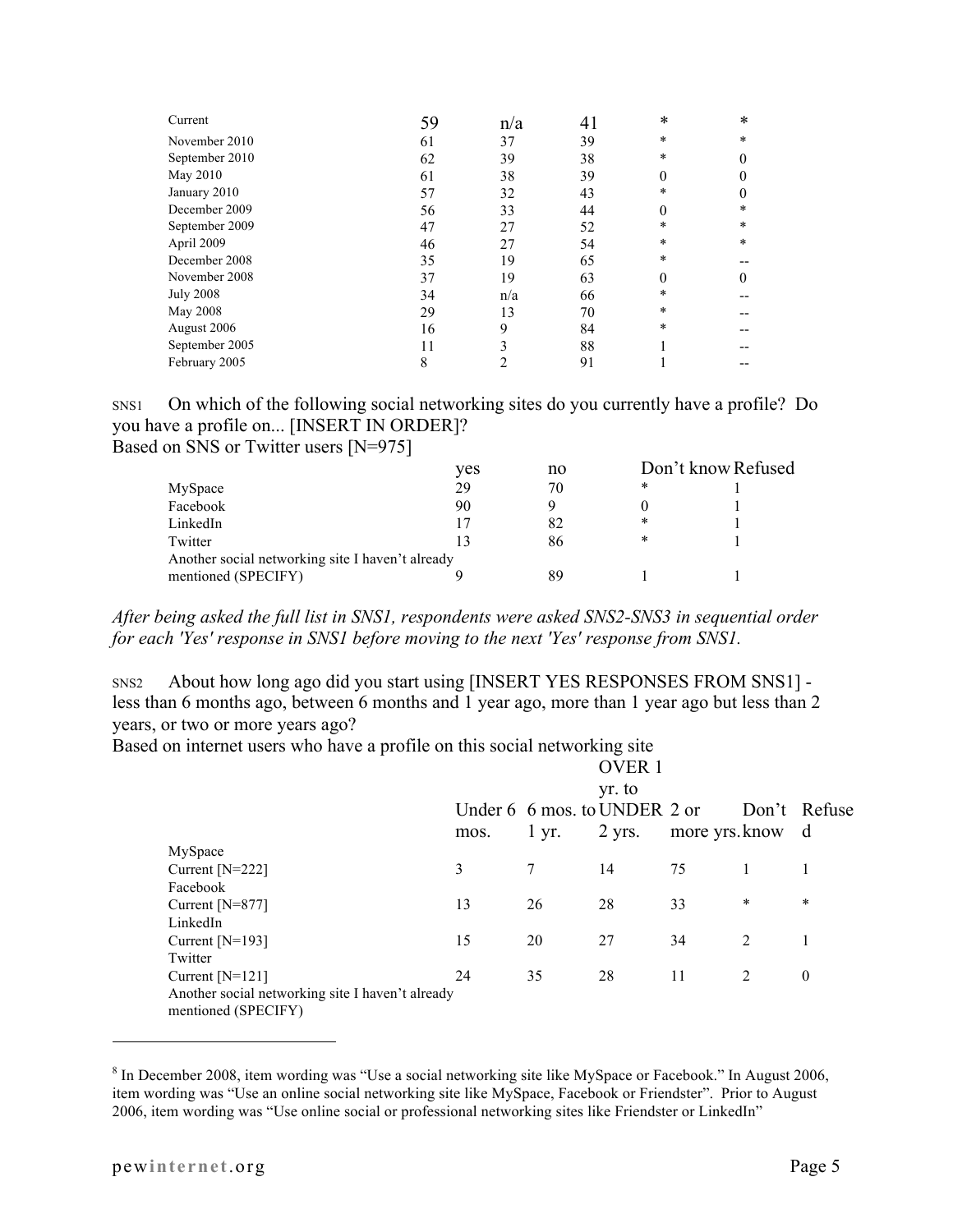| Current $[N=84]$ |  |
|------------------|--|
|                  |  |

| Current $[N=84]$ |  |  | $\overline{0}$ |
|------------------|--|--|----------------|

SNS3 About how often do you use... [INSERT YES RESPONSES FROM SNS1] – several times a day, about once a day, 3-5 days a week, 1-2 days a week, every few weeks, less often or never?

Based on internet users who have a profile on this social networking site

|                                  | day | Several About 3-5<br>day | times a once a days a<br>week | $1 - 2$<br>days a<br>week | Every<br>few<br>weeks often | Less | Never | Don't<br>know | Refused      |
|----------------------------------|-----|--------------------------|-------------------------------|---------------------------|-----------------------------|------|-------|---------------|--------------|
| MySpace                          |     |                          |                               |                           |                             |      |       |               |              |
| Current $[N=222]$                | 3   | 5                        | 2                             | 16                        | 12                          | 33   | 29    | $\mathbf{0}$  |              |
| Facebook                         |     |                          |                               |                           |                             |      |       |               |              |
| Current [N=877]                  | 31  | 21                       | 15                            | 16                        | 11                          | 5    |       | $\ast$        | $\mathbf{0}$ |
| LinkedIn                         |     |                          |                               |                           |                             |      |       |               |              |
| Current $[N=193]$                | 3   | 3                        | 4                             | 18                        | 28                          | 34   | 9     |               |              |
| Twitter                          |     |                          |                               |                           |                             |      |       |               |              |
| Current $[N=121]$                | 20  | 13                       | 6                             | 9                         | 12                          | 23   | 18    | $\mathbf{0}$  | $\theta$     |
| Another social networking site I |     |                          |                               |                           |                             |      |       |               |              |
| haven't already mentioned        |     |                          |                               |                           |                             |      |       |               |              |
| (SPECIFY)                        |     |                          |                               |                           |                             |      |       |               |              |
| Current $[N=84]$                 | 15  | 17                       | 14                            | 16                        | 19                          | 13   | 5     |               | $\theta$     |
|                                  |     |                          |                               |                           |                             |      |       |               |              |

Q4 Do you have a cell phone...or a Blackberry or iPhone or other device that is also a cell phone?<sup>9</sup>

|                  | yes | no | Don't know | Refused  |
|------------------|-----|----|------------|----------|
| Current          | 82  | 18 | 0          | $\ast$   |
| November 2010    | 82  | 18 | 0          | $\ast$   |
| September 2010   | 85  | 15 | *          | $\ast$   |
| May 2010         | 82  | 18 | $\ast$     | $\theta$ |
| January 2010     | 80  | 20 | 0          | $\ast$   |
| December 2009    | 83  | 17 | 0          | $\ast$   |
| September 2009   | 84  | 15 | *          | $\ast$   |
| April 2009       | 85  | 15 | $\ast$     | $\ast$   |
| December 2008    | 84  | 16 | $\ast$     | $\ast$   |
| <b>July 2008</b> | 82  | 18 | $\ast$     |          |
| May 2008         | 78  | 22 | $\ast$     | 0        |
| April 2008       | 78  | 22 | $\ast$     |          |
| January 2008     | 77  | 22 | $\ast$     |          |
| Dec 2007         | 75  | 25 | $\ast$     |          |
| Sept 2007        | 78  | 22 | $\ast$     |          |
| April 2006       | 73  | 27 | $\ast$     |          |
|                  |     |    |            |          |

<sup>9</sup> Question was asked of landline sample only. Results shown here have been recalculated to include cell phone sample in the "Yes" percentage. In past polls, question was sometimes asked as an independent question and sometimes as an item in a series. In January 2010, question wording was "Do you have...a cell phone or a Blackberry or iPhone or other handheld device that is also a cell phone." In Dec 2008, Nov 2008, May 2008, January 2005 and Nov 23-30 2004, question wording was "Do you happen to have a cell phone?" In August 2008, July 2008 and January 2008, question wording was "Do you have a cell phone, or a Blackberry or other device that is also a cell phone?" In April 2008, Dec 2007, Sept 2007 and April 2006, question wording was "Do you have a cell phone?" Beginning December 2007, question/item was not asked of the cell phone sample, but results shown here reflect Total combined Landline and cell phone sample.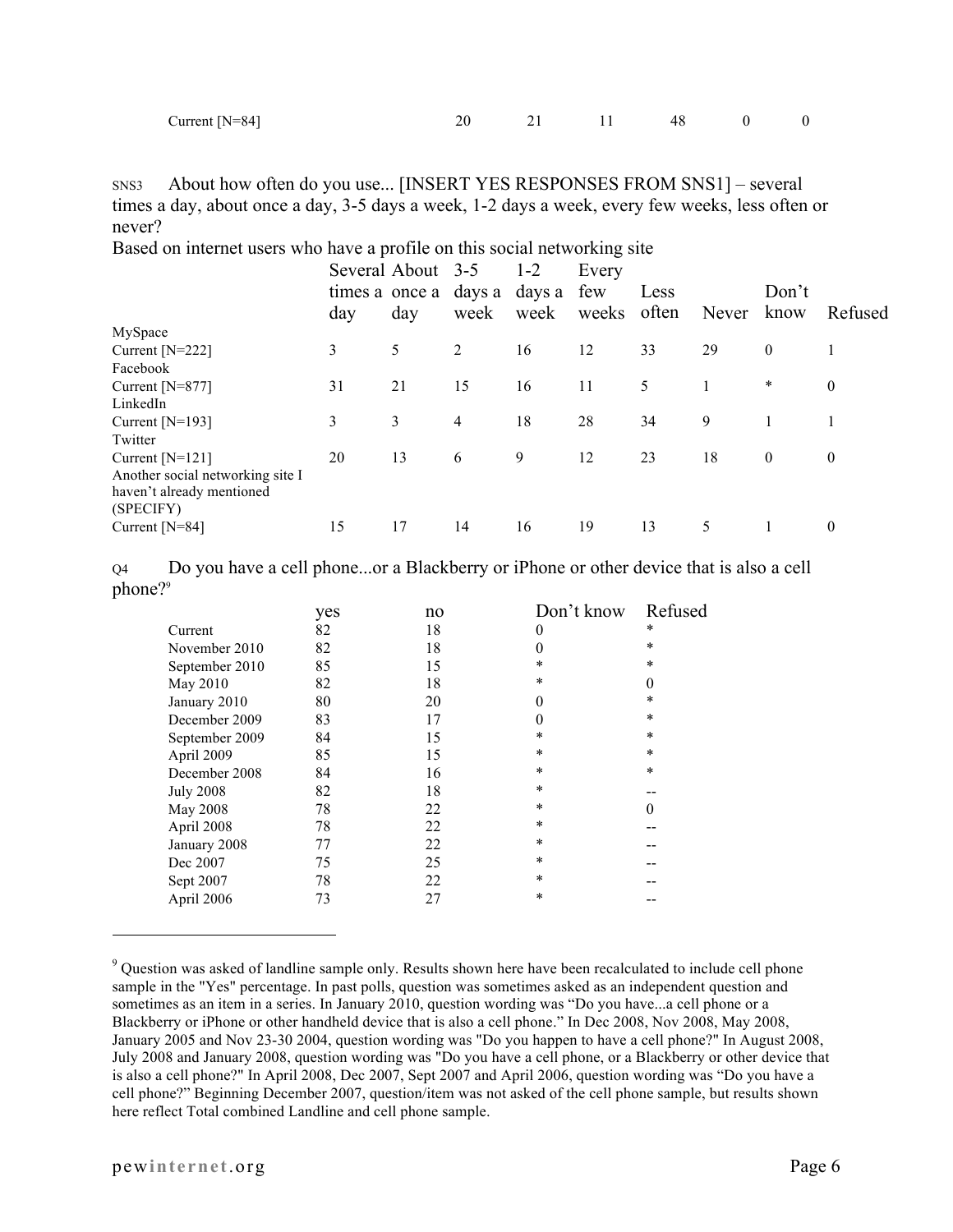| January 2005     | 66 |  | -- |
|------------------|----|--|----|
| Nov. 23-30, 2004 |    |  | -- |

Q5 Does anyone in your household have a working cell phone? Based on non-cell phone users

|                        | ves | no | Don't know Refused |        |
|------------------------|-----|----|--------------------|--------|
| Current $[N=319]$      | 41  | 59 |                    | $\ast$ |
| November 2010 [N=339]  | 38  |    | *                  | *      |
| September 2010 [N=516] | 33  |    | *                  | *      |
| May 2010 [N=335]       | 35  | 64 |                    |        |
| January 2010 [N=368]   | 38  |    | *                  | *      |
| December 2009 [N=339]  |     | 68 | *                  | $\ast$ |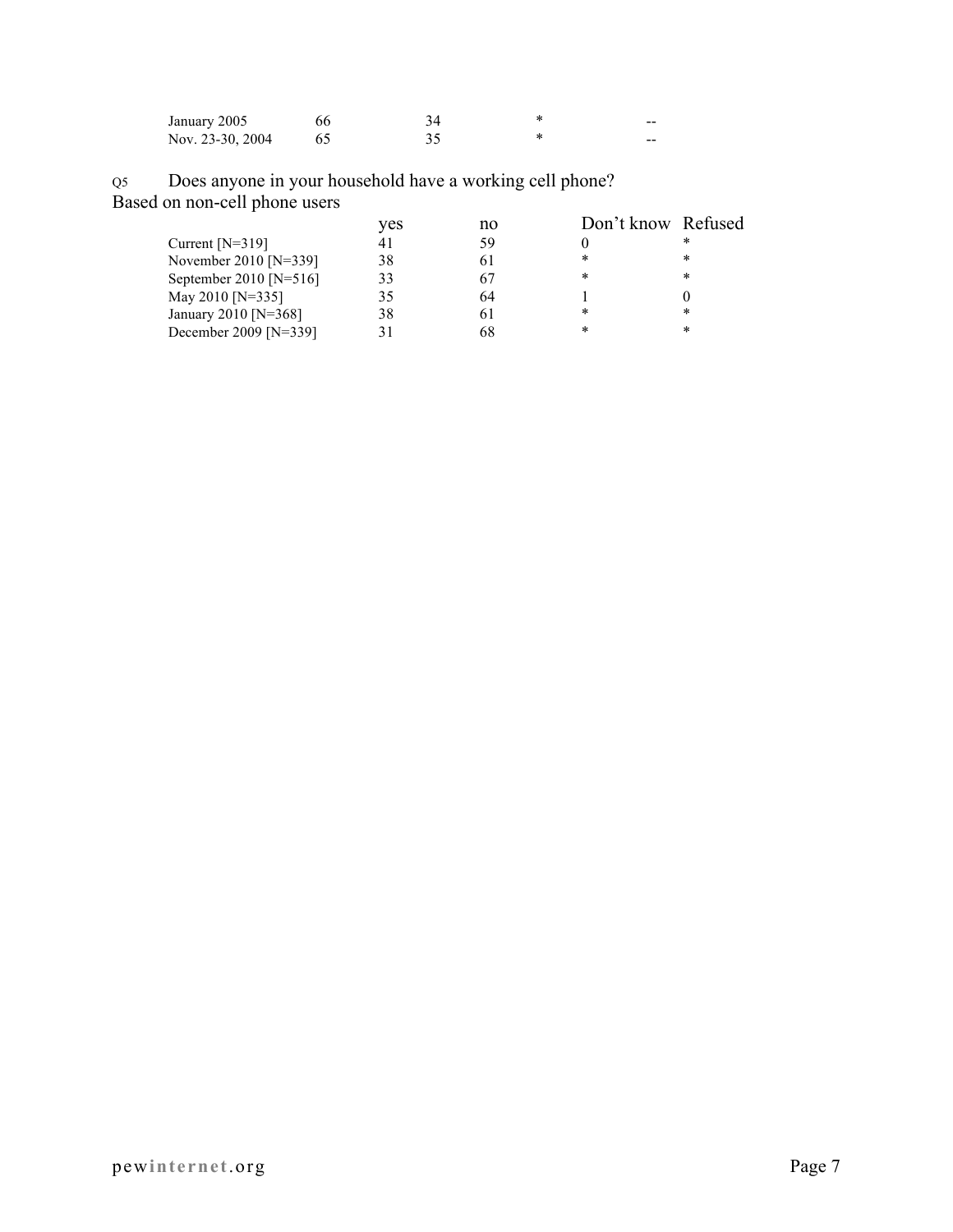Q6 Thinking now just about your cell phone...Please tell me if you ever use your cell phone to do any of the following things. Do you ever use your cell phone to [INSERT ITEM; ALWAYS ASK a-b FIRST in order; RANDOMIZE c-d; ALWAYS ASK e-f LAST in order]?<sup>10</sup> Based on cell phone users

|                                                          | yes | no |                  | don't know refused |
|----------------------------------------------------------|-----|----|------------------|--------------------|
| Send or receive email                                    |     |    |                  |                    |
| Current [N=1,936]                                        | 35  | 65 | $\boldsymbol{0}$ | $\boldsymbol{0}$   |
| November 2010 [N=1,918]                                  | 34  | 66 | $\theta$         | $\ast$             |
| September 2010 [N=2,485]                                 | 34  | 66 | $\ast$           | $\boldsymbol{0}$   |
| May 2010 [N=1,917]                                       | 34  | 66 | $\theta$         | $\boldsymbol{0}$   |
| January 2010 [N=1,891]                                   | 30  | 70 | $\theta$         | $\theta$           |
| December 2009 [N=1,919]                                  | 29  | 70 | $\ast$           | $\ast$             |
| September 2009 [N=1,868]                                 | 27  | 73 | $\ast$           | $\boldsymbol{0}$   |
| April 2009 [N=1,818]                                     | 25  | 75 | $\ast$           | $\boldsymbol{0}$   |
| December 2007 [N=1,704]<br>Send or receive text messages | 19  | 81 | $\boldsymbol{0}$ | $-$                |
| Current                                                  | 72  | 28 | $\boldsymbol{0}$ | $\boldsymbol{0}$   |
| November 2010                                            | 71  | 28 | $\ast$           | $\boldsymbol{0}$   |
| September 2010                                           | 74  | 26 | $\ast$           | $\boldsymbol{0}$   |
| May 2010                                                 | 72  | 28 | $\theta$         | $\boldsymbol{0}$   |
| January 2010                                             | 69  | 31 | $\ast$           | $\boldsymbol{0}$   |
| December 2009                                            | 68  | 32 | $\ast$           | $\boldsymbol{0}$   |
| September 2009                                           | 65  | 35 | $\ast$           | $\boldsymbol{0}$   |
| April 2009                                               | 65  | 35 | $\ast$           | $\boldsymbol{0}$   |
| December 2007                                            | 58  | 42 | $\theta$         | --                 |
| Send or receive Instant Messages                         |     |    |                  |                    |
| Current                                                  | 23  | 77 | $\ast$           | $\ast$             |
| November 2010                                            | 25  | 75 | $\ast$           | $\ast$             |
| September 2010                                           | 30  | 70 | $\ast$           | $\ast$             |
| May 2010                                                 | 30  | 69 | 1                | $\ast$             |
| January 2010                                             | 29  | 70 | 1                | $\theta$           |
| December 2009                                            | 31  | 68 | 1                | $\boldsymbol{0}$   |
| September 2009                                           | 27  | 72 | 1                | $\ast$             |
| April 2009                                               | 20  | 79 | $\ast$           | $\ast$             |
| December 2007                                            | 17  | 83 | $\ast$           |                    |
| Q6 continued                                             |     |    |                  |                    |

<sup>&</sup>lt;sup>10</sup> Prior to January 2010, question wording was "Please tell me if you ever use your cell phone or Blackberry or other device to do any of the following things. Do you ever use it to [INSERT ITEM]?" In January 2010, question wording was "Please tell me if you ever use your cell phone or Blackberry or other handheld device to do any of the following things. Do you ever use it to [INSERT ITEMS]?" For January 2010, December 2009, and September 2009, an answer category "Cell phone can't do this" was available as a volunteered option; "No" percentages for those trends reflect combined "No" and "Cell phone can't do this" results.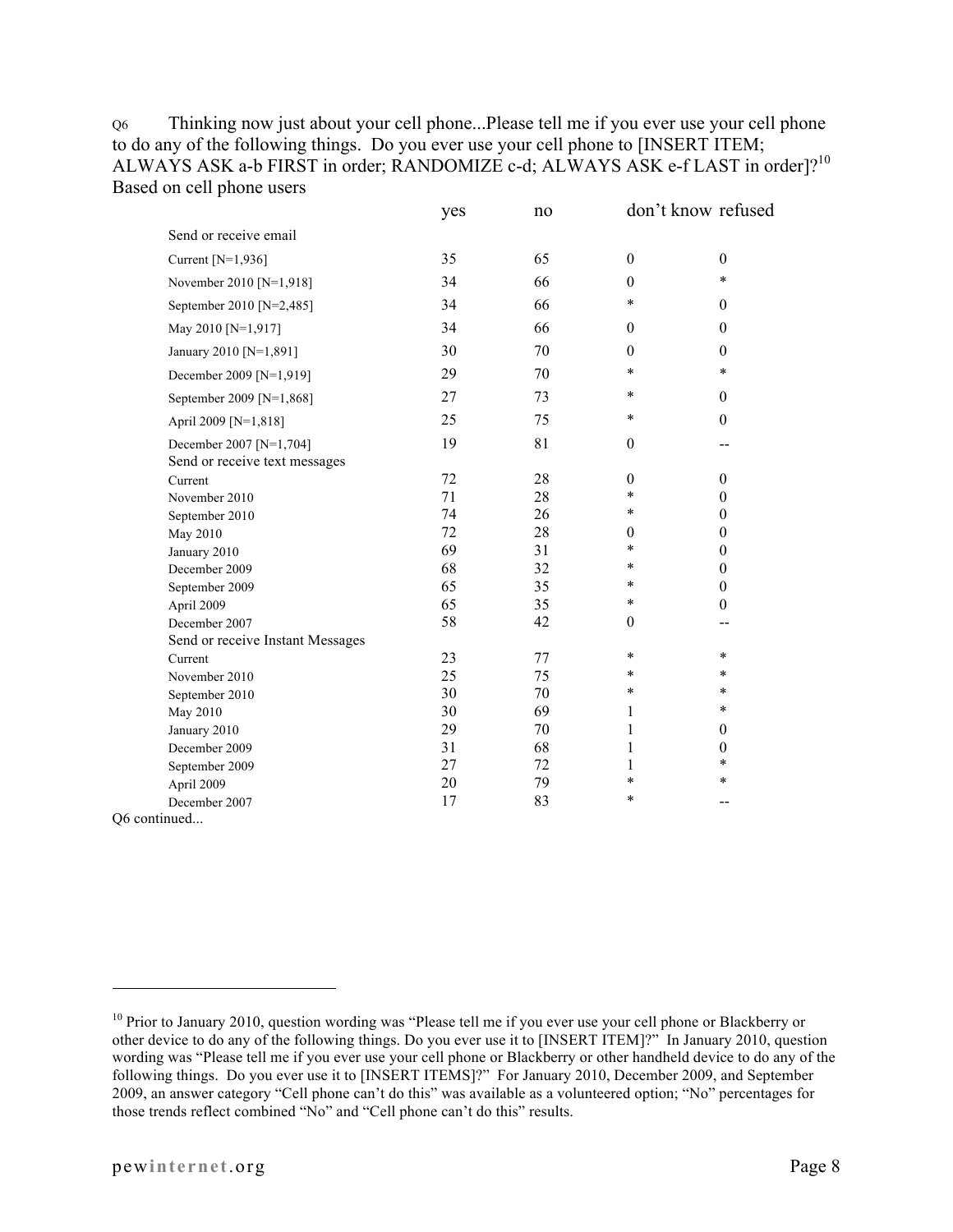|  | Q6 continued |
|--|--------------|
|--|--------------|

|                                              | yes | no |          | don't know refused |
|----------------------------------------------|-----|----|----------|--------------------|
| Access the internet <sup>11</sup>            |     |    |          |                    |
| Current                                      | 41  | 59 | $\theta$ | $\ast$             |
| November 2010                                | 39  | 61 | *        | *                  |
| September 2010                               | 39  | 61 | $\ast$   | $\theta$           |
| May 2010                                     | 38  | 62 | $\theta$ | $\theta$           |
| January 2010                                 | 34  | 66 | 0        | $\theta$           |
| December 2009                                | 32  | 67 | *        | $\theta$           |
| September 2009                               | 29  | 71 | *        | $\theta$           |
| April 2009                                   | 25  | 74 | $\ast$   | $\ast$             |
| December 2007                                | 19  | 81 | $\theta$ |                    |
| Item E: Based on those who access Twitter on |     |    |          |                    |
| their cell phones                            |     |    |          |                    |
| Access Twitter to share updates about        |     |    |          |                    |
| yourself or to see updates about others      |     |    |          |                    |
| Current [N=196]                              | 35  | 64 | $\theta$ | 1                  |
| Item F: Based on those who access SNS on     |     |    |          |                    |
| their cell phones                            |     |    |          |                    |
| Access a social networking site like         |     |    |          |                    |
| MySpace, Facebook or LinkedIn.com            |     |    |          |                    |
| Current $[N=901]$                            | 43  | 57 | 0        | $\ast$             |

Q7 Thinking about your internet use overall... About how often do you use the internet or email from... [INSERT IN ORDER] – several times a day, about once a day, 3-5 days a week, 1- 2 days a week, every few weeks, less often or never?<sup>12</sup>

Based on all internet users [N=1,787]

|                  | Several About 3-5                |     |      | $1 - 2$ | Every       |      |            |        |         |
|------------------|----------------------------------|-----|------|---------|-------------|------|------------|--------|---------|
|                  | times a once a days a days a few |     |      |         |             | Less |            | Don't  |         |
|                  | day                              | day | week | week    | weeks often |      | Never know |        | Refused |
| a. Home          |                                  |     |      |         |             |      |            |        |         |
| Current          | 40                               | 23  | 12   | 11      | 5           | 4    | 4          | $\ast$ | $\ast$  |
| November 2010    | 41                               | 20  | 13   | 12      | 5           | 4    | 4          | *      | $\ast$  |
| September 2010   | 43                               | 21  | 13   | 12      | 3           | 3    | 5          | $\ast$ | $\ast$  |
| May 2010         | 43                               | 21  | 12   | 11      | 4           | 3    | 6          | *      | $\ast$  |
| January 2010     | 40                               | 22  | 14   | 11      | 3           | 4    | 6          | *      | *       |
| December 2009    | 38                               | 21  | 13   | 13      | 4           | 4    | 6          | *      | *       |
| September 2009   | 37                               | 21  | 13   | 13      | 4           | 4    | 6          | $\ast$ | $\ast$  |
| April 2009       | 37                               | 22  | 15   | 11      | 3           | 3    | 8          | *      | $\ast$  |
| December 2008    | 35                               | 22  | 15   | 13      | 4           | 3    | 6          | *      | *       |
| November 2008    | 34                               | 23  | 15   | 12      | 4           | 5    |            | *      | *       |
| August 2008      | 35                               | 22  | 15   | 13      | 5           | 3    |            | $\ast$ | --      |
| <b>July 2008</b> | 29                               | 25  | 17   | 14      | 4           | 4    |            | *      | --      |
| <b>May 2008</b>  | 37                               | 21  | 15   | 11      | 5           | 6    | 6          | *      |         |
| December 2007    | 36                               | 22  | 14   | 11      | 5           | 6    |            | $\ast$ |         |
| September 2007   | 34                               | 21  | 15   | 12      | 5           | 6    | 6          | *      |         |
| February 2007    | 31                               | 24  | 15   | 12      | 6           |      | 5          | *      |         |
| November 2006    | 30                               | 24  | 16   | 13      | 5           | 5    |            | *      |         |
| February 2006    | 29                               | 25  | 17   | 12      | 5           | 6    | 6          | *      |         |

<sup>&</sup>lt;sup>11</sup> In December 2007, item wording was "Access the internet for news, weather, sports, or other information" <sup>12</sup> Beginning in July 2008, "Never" is offered as an explicitly read category. Prior to July 2008, it was a vo category.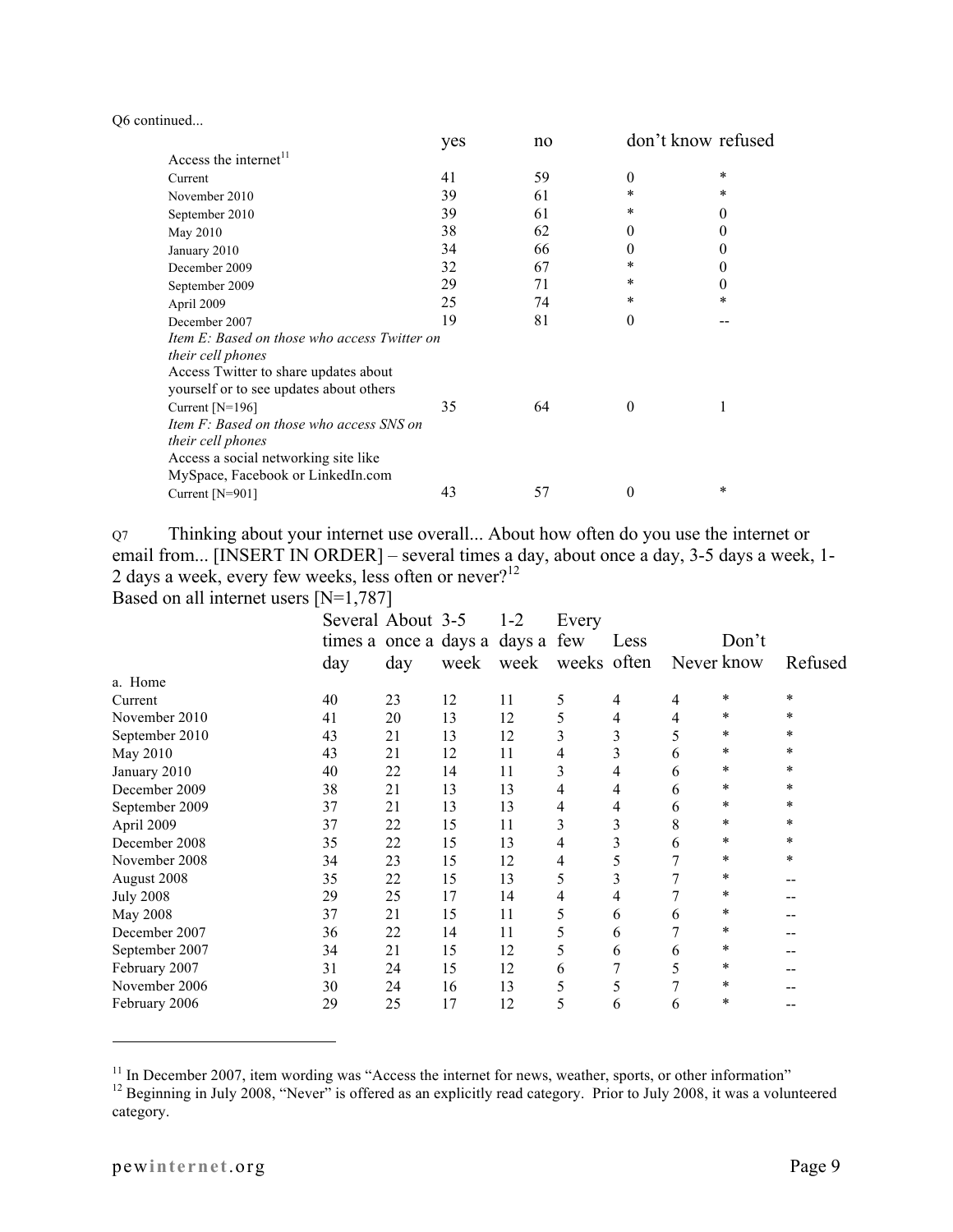| June 2005                            | 27                    | 22                      | 15             | 13               | 6                | $\tau$         | 10     | $\ast$         | --             |
|--------------------------------------|-----------------------|-------------------------|----------------|------------------|------------------|----------------|--------|----------------|----------------|
| <b>July 2004</b>                     | 27                    | 27                      | 17             | 13               | 5                | 5              | $\tau$ | $\ast$         | --             |
| March 2004                           | 29                    | 24                      | 15             | 13               | 6                | 5              | 8      | $\ast$         | --             |
|                                      |                       |                         |                |                  |                  |                |        |                |                |
|                                      | Several About 3-5     |                         |                | $1 - 2$          | Every            |                |        |                |                |
|                                      | times a once a days a |                         |                | days a few       |                  | Less           |        | Don't          |                |
|                                      | day                   | day                     | week           | week             | weeks often      |                |        | Never know     | Refused        |
| b. Work                              |                       |                         |                |                  |                  |                |        |                |                |
| Current                              | 33                    | 8                       | $\overline{c}$ | $\mathfrak{Z}$   | 1                | $\mathfrak{Z}$ | 50     | $\ast$         | $\ast$         |
| November 2010                        | 35                    | $\overline{7}$          | 3              | $\overline{2}$   | $\mathbf{1}$     | $\overline{3}$ | 48     | 1              | 1              |
| September 2010                       | 34                    | 7                       | $\overline{4}$ | $\overline{4}$   | $\mathbf{1}$     | $\overline{2}$ | 48     | $\ast$         | 1              |
| May 2010                             | 37                    | 8                       | 5              | 4                | $\mathbf{1}$     | $\overline{2}$ | 43     | $\ast$         | $\ast$         |
| January 2010                         | 35                    | 6                       | 3              | 4                | $\mathbf{1}$     | $\mathbf{1}$   | 48     | $\ast$         | $\ast$         |
| December 2009                        | 33                    | 6                       | 4              | 3                | 1                | $\overline{2}$ | 49     | *              | $\ast$         |
| September 2009                       | 34                    | $\boldsymbol{7}$        | $\overline{4}$ | 4                | $\overline{2}$   | 3              | 46     | $\ast$         | $\ast$         |
| April 2009                           | 36                    | $\,$ $\,$               | 6              | 4                | $\mathbf{1}$     | $\overline{2}$ | 41     | $\ast$         | 1              |
| December 2008                        | 36                    | 9                       | 5              | $\overline{4}$   | $\overline{2}$   | $\overline{2}$ | 40     | $\ast$         | $\ast$         |
| November 2008                        | 36                    | $\overline{7}$          | $\overline{4}$ | $\overline{4}$   | $\overline{2}$   | 3              | 44     | $\ast$         | $\ast$         |
| August 2008                          | 37                    | $\boldsymbol{7}$        | 5              | 5                | $\overline{2}$   | $\overline{2}$ | 42     | $\mathbf{1}$   | $\overline{a}$ |
| <b>July 2008</b>                     | 32                    | 8                       | $\overline{4}$ | 3                | $\mathbf{1}$     | $\overline{2}$ | 48     | $\overline{2}$ | --             |
| <b>May 2008</b>                      | 36                    | 8                       | 5              | 5                | 1                | $\tau$         | 37     | 1              | $-$            |
| December 2007                        | 37                    | 9                       | $\overline{3}$ | $\overline{4}$   | $\mathbf{1}$     | 5              | 40     | $\mathbf{1}$   | --             |
| September 2007                       | 35                    | 9                       | 5              | 4                | 1                | $\overline{4}$ | 42     | $\ast$         | $-$            |
| February 2007                        | 38                    | 9                       | 5              | 3                | $\overline{c}$   | 5              | 38     | 1              | $-$            |
| November 2006                        | 31                    | 9                       | 5              | 5                | $\overline{c}$   | $\overline{4}$ | 43     | $\mathbf{1}$   | --             |
| February 2006                        | 35                    | 8                       | 5              | 3                | $\overline{2}$   | 7              | 40     | $\mathbf{1}$   | --             |
| June 2005                            | 35                    | 9                       | 5              | $\overline{4}$   | $\overline{2}$   | 6              | 39     | $\ast$         | --             |
| <b>July 2004</b>                     | 28                    | 12                      | 5              | 4                | 1                | 5              | 44     | $\ast$         | $-$            |
| March 2004                           | 28                    | 10                      | 5              | 6                | $\overline{2}$   | $\overline{4}$ | 44     | $\ast$         | $-$            |
| c. Someplace other than home or work |                       |                         |                |                  |                  |                |        |                |                |
| Current                              | 8                     | 4                       | 3              | 6                | 8                | 14             | 56     | $\ast$         | $\ast$         |
| January 2010                         | 9                     | $\overline{4}$          | 5              | 8                | $\overline{7}$   | 15             | 51     | $\ast$         | $\ast$         |
| September 2009                       | 10                    | 4                       | $\overline{4}$ | $\overline{7}$   | $\boldsymbol{7}$ | 16             | 52     | $\ast$         | $\ast$         |
| December 2008                        | 7                     | 4                       | 5              | 9                | 9                | 16             | 50     | $\ast$         | $\ast$         |
| November 2008                        | 5                     | 3                       | $\overline{4}$ | 6                | 10               | 17             | 55     | $\ast$         | $\ast$         |
| August 2008                          | 5                     | $\overline{2}$          | 4              | $\,8\,$          | 9                | 16             | 56     | 1              | --             |
| <b>July 2008</b>                     | $\overline{4}$        | 3                       | 3              | 8                | 6                | 18             | 57     | $\mathbf 1$    | $-$            |
| May 2008                             | 6                     | 3                       | $\overline{4}$ | 8                | 9                | 24             | 45     | $\mathbf{1}$   | $-$            |
| December 2007                        | 5                     | $\overline{4}$          | 5              | $\overline{7}$   | 8                | 22             | 49     | $\ast$         | --             |
| September 2007                       | 4                     | $\overline{2}$          | 4              | $\boldsymbol{7}$ | 8                | 21             | 52     | 1              | --             |
| February 2007                        | 5                     | 3                       | 3              | 5                | 10               | 22             | 52     | $\ast$         | --             |
| February 2006                        | 3                     | $\overline{\mathbf{3}}$ | $\overline{4}$ | 5                | 9                | 21             | 56     | $\ast$         | $-$            |
| March 2004                           | 3                     | 3                       | 3              | 6                | 6                | 15             | 64     | $\mathbf{1}$   | $\overline{a}$ |
|                                      |                       |                         |                |                  |                  |                |        |                |                |

*There are no Questions Q8 thru Q10.*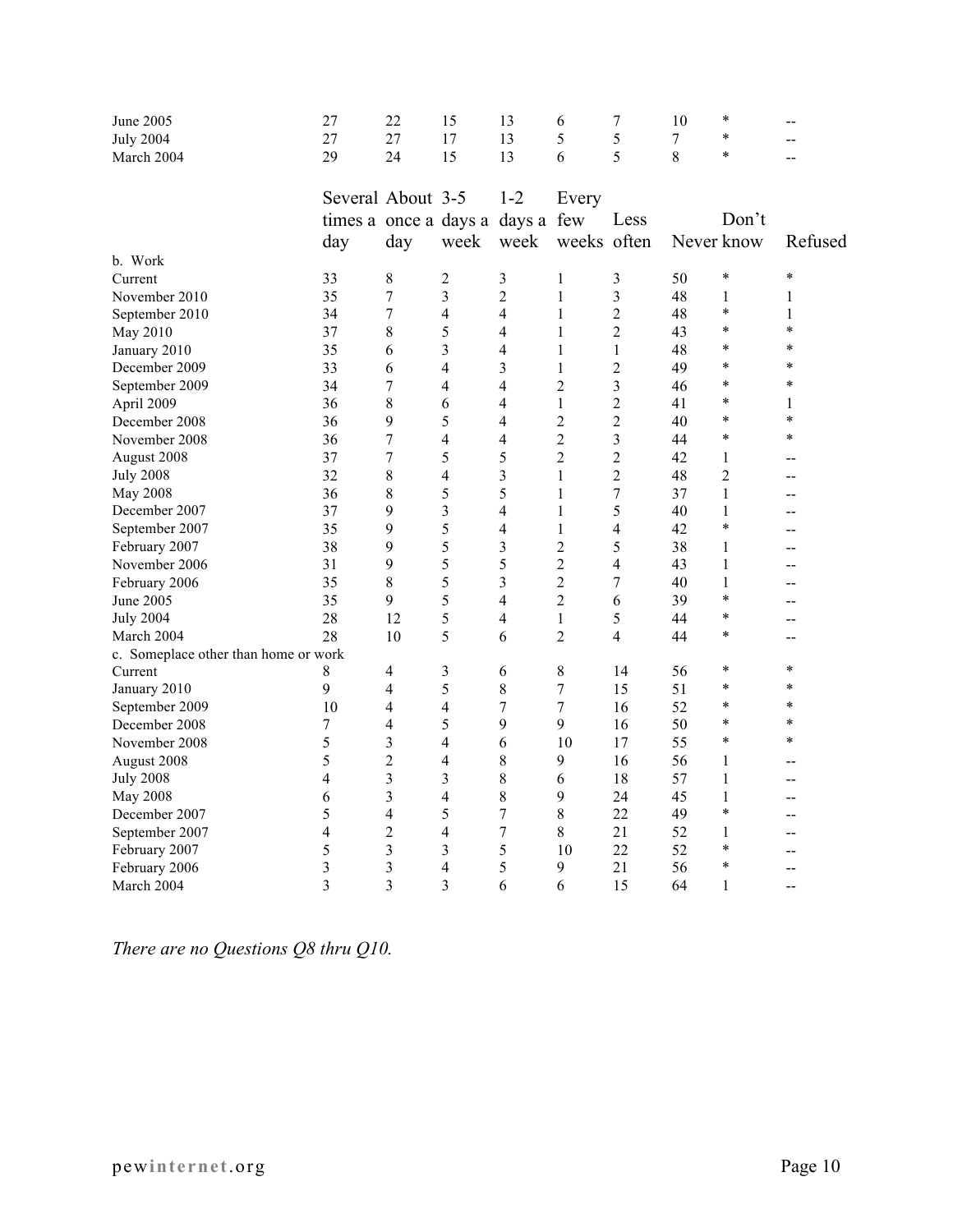Q11 Turning now to a different topic...From time to time, most people discuss important matters with other people. Looking back over the last six months — who are the people with whom you discussed matters that are important to you? If you could, just tell me their first name or even the initials of their first AND last names, starting with the first person who comes to mind. [RECORD UP TO 5 NAMES] [PROBE: "Anyone Else?"]

|               | current |                                   | <b>July 2008</b> |
|---------------|---------|-----------------------------------|------------------|
| $\frac{0}{0}$ | 26      | Gave 1 name                       | 30               |
|               | 24      | Gave 2 names                      | 20               |
|               | 15      | Gave 3 names                      | 13               |
|               | 8       | Gave 4 names                      |                  |
|               | 9       | Gave 5 names                      |                  |
|               | 19      | No names given/Don't know/Refused | 23               |
|               |         |                                   |                  |

*Q12 thru Q15 were asked in sequential order for the first name given in Q11, then repeated in sequential order for each additional Q11 name.*

Q12 People can have many different connections to others. For example, a woman can be your co-worker and also be your neighbor. Or a man could be your brother and also a member of your church. Now, I would like to go through the names you just gave me. Please list all the ways that person is connected to you. How is [INSERT NAME FROM Q11 IN ORDER] connected to you? [PROBE: What other ways?] [PRECODED OPEN-END; DO NOT READ CATEGORIES; RECORD UP TO FIVE RESPONSES]<sup>13</sup>

Based on total alters named by respondents and who may have multiple connections to those respondents

|               | current     |                                         | <b>July 2008</b> |
|---------------|-------------|-----------------------------------------|------------------|
| $\frac{0}{0}$ | 26          | Friend                                  | 27               |
|               | 16          | Spouse/Partner                          | 12               |
|               | 9           | Child of respondent                     | 15               |
|               | 9           | Other Family member/Family relationship | 10               |
|               | 9           | Brother/Sister/Sibling                  | 9                |
|               | 9           | Parent of respondent                    | 9                |
|               | 9           | Co-worker                               |                  |
|               | 5           | Member of Group: Church, community      | 5                |
|               |             | association, volunteer group            |                  |
|               | 2           | Neighbor                                | 2                |
|               |             | Advisor                                 |                  |
|               |             | Internet/Online Friend/Acquaintance     | ∗                |
|               | 4           | Other                                   | 3                |
|               | ∗           | Don't know                              | ∗                |
|               |             | Refused                                 |                  |
|               | $[n=5,431]$ |                                         | $[n=8,721]$      |
|               |             |                                         |                  |

Q13 In politics TODAY, would you say [INSERT NAME FROM Q11] considers (himself/herself) a Republican, Democrat, or Independent – or do you not know enough to say?

<sup>&</sup>lt;sup>13</sup> Respondents were allowed to list multiple connections for each alter, but percentages are based on the total number of responses given for all alters named. As a result, the percentages should total approximately 100% due to rounding.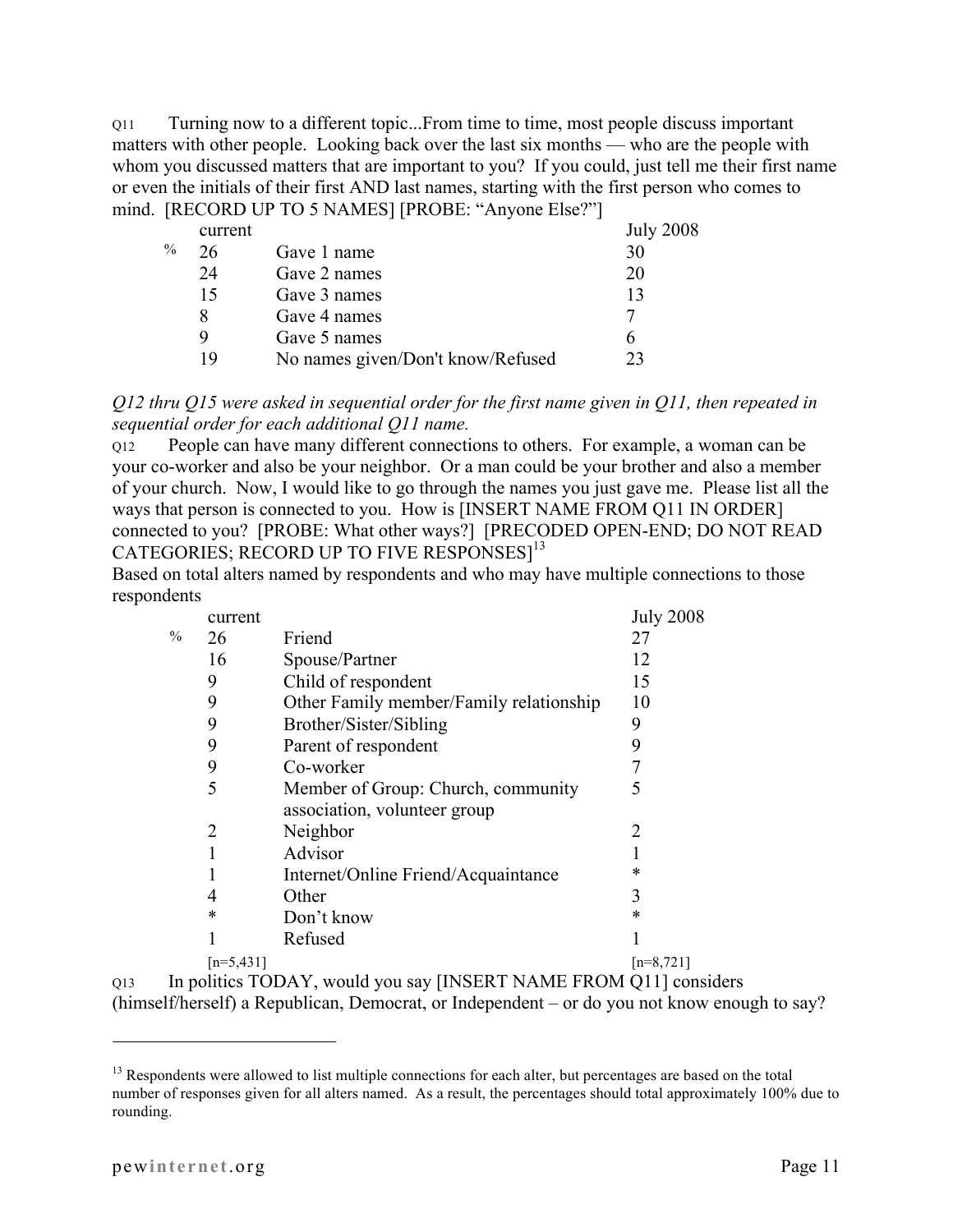Based on total alters named by respondents

|   | current        |                               | <b>July 2008</b> |
|---|----------------|-------------------------------|------------------|
| % | 25             | Republican                    | 22               |
|   | 27             | Democrat                      | 27               |
|   | 17             | Independent                   | 13               |
|   | 3              | No party/No preference (VOL.) |                  |
|   | *              | Other party (VOL.)            | $\ast$           |
|   | 25             | Don't know                    | 33               |
|   | $\mathfrak{D}$ | Refused (VOL.)                |                  |
|   |                |                               | $[n=7.058]$      |
|   |                |                               |                  |

Q14 In general, would you describe [INSERT NAME FROM Q11]'s political views as... [READ 1-5]

Based on total alters named by respondents [N=4,449]

- current
- % 9 Very conservative
	- 29 Conservative
	- 26 Moderate
	- 16 Liberal
	- 7 Very liberal
	- 12 (DO NOT READ) Don't know
	- 2 (DO NOT READ) Refused

Q15 Have you made [INSERT NAME FROM Q11] a friend or contact on a social networking site like MySpace, Facebook, LinkedIn, or Twitter?<sup>14</sup> Based on alters named by SNS or Twitter users

jULY

|               |             |            | JUL Y       |
|---------------|-------------|------------|-------------|
|               | current     |            | 2008        |
| $\frac{0}{0}$ | 61          | Yes        | 43          |
|               | 38          | No         | 57          |
|               | *           | Don't know | *           |
|               | *           | Refused    | *           |
|               | $[n=2,196]$ |            | $[n=1,654]$ |
|               |             |            |             |

<sup>&</sup>lt;sup>14</sup> Because Twitter use was not asked in July 2008, trend was asked of social networking site users. Trend question wording was slightly different: "Have you made [INSERT ALTERS NAME] a friend or contact on a social networking web site like MySpace, Facebook or LinkedIn?"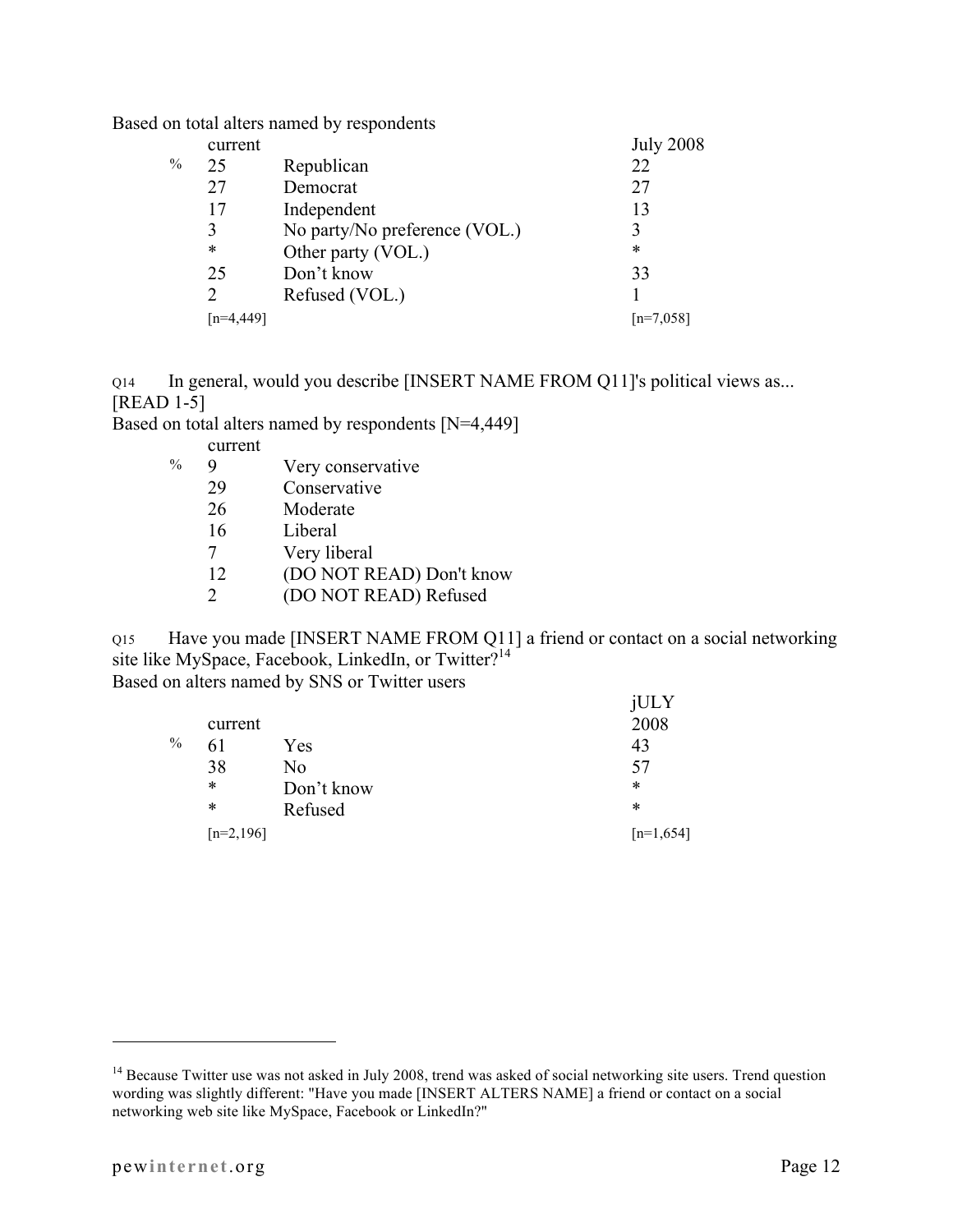Next I'm going to ask you some general questions about people that you are acquainted with both online and offline. The first one is a list of names of people you may know.

Q16 How many people do you know named [INSERT NAME; RANDOMIZE]? (Just your best guess is fine.) [For each known acquaintance, follow up with Q17a or Q17b before moving to next Q16 item] $^{15}$  $\frac{1}{2}$ an<sup>24</sup>

|              |      |    |    |                | aon t  |         |
|--------------|------|----|----|----------------|--------|---------|
|              | None |    | 2  | 3 or more know |        | refused |
| Walter       | 65   | 24 | 6  | $\overline{4}$ | *      |         |
| Rose         | 56   | 32 |    | 4              | $\ast$ |         |
| <b>Bruce</b> | 55   | 31 | 8  | 5              | $\ast$ |         |
| Tina         | 51   | 32 | 9  | 7              | $\ast$ |         |
| Kyle         | 56   | 29 | 8  | 6              | $\ast$ |         |
| Emily        | 48   | 32 | 11 | 9              | $\ast$ |         |
| Ralph        | 64   | 26 | 6  | 3              | $\ast$ |         |
| Martha       | 61   | 27 | 7  | 4              | $\ast$ |         |
| Alan         | 49   | 33 | 9  | 9              | *      |         |
| Paula        | 56   | 32 | 8  | 3              | *      |         |
| Adam         | 47   | 33 | 11 | 9              | *      |         |
| Rachel       | 47   | 31 | 12 | 10             | *      |         |

Q17a [ASK SNS OR TWITTER USERS WHO KNOW TWO OR MORE PEOPLE BY THIS NAME:] Thinking about the people you are acquainted with named [INSERT ITEM FROM Q16], how many of these are a friend or contact of yours on a social networking website like MySpace, Facebook, LinkedIn or Twitter?

Q17b [ASK SNS OR TWITTER USERS WHO KNOW ONE PERSON BY THIS NAME:] Is the person you are acquainted with named [INSERT ITEM FROM Q16] a friend or contact of yours on a social networking website like MySpace, Facebook, LinkedIn or Twitter? Based on SNS or Twitter users who know someone with this name

|                   | None | 1  | $\overline{2}$ |                | don't<br>3 or more know | refused          |
|-------------------|------|----|----------------|----------------|-------------------------|------------------|
| Walter            |      |    |                |                |                         |                  |
| Current $[N=280]$ | 66   | 29 | 3              | 1              | $\ast$                  | $\boldsymbol{0}$ |
| Rose              |      |    |                |                |                         |                  |
| Current $[N=376]$ | 66   | 29 | 3              | 2              | 1                       | $\boldsymbol{0}$ |
| <b>Bruce</b>      |      |    |                |                |                         |                  |
| Current $[N=436]$ | 68   | 26 | 5              | 1              | $\theta$                | $\ast$           |
| Tina              |      |    |                |                |                         |                  |
| Current [N=452]   | 50   | 35 | 10             | $\overline{4}$ | $\ast$                  | $\boldsymbol{0}$ |
| Kyle              |      |    |                |                |                         |                  |
| Current $[N=458]$ | 51   | 32 | 10             | 6              | 1                       | $\ast$           |
| Emily             |      |    |                |                |                         |                  |

<sup>15</sup> Includes only acquaintances who are currently living.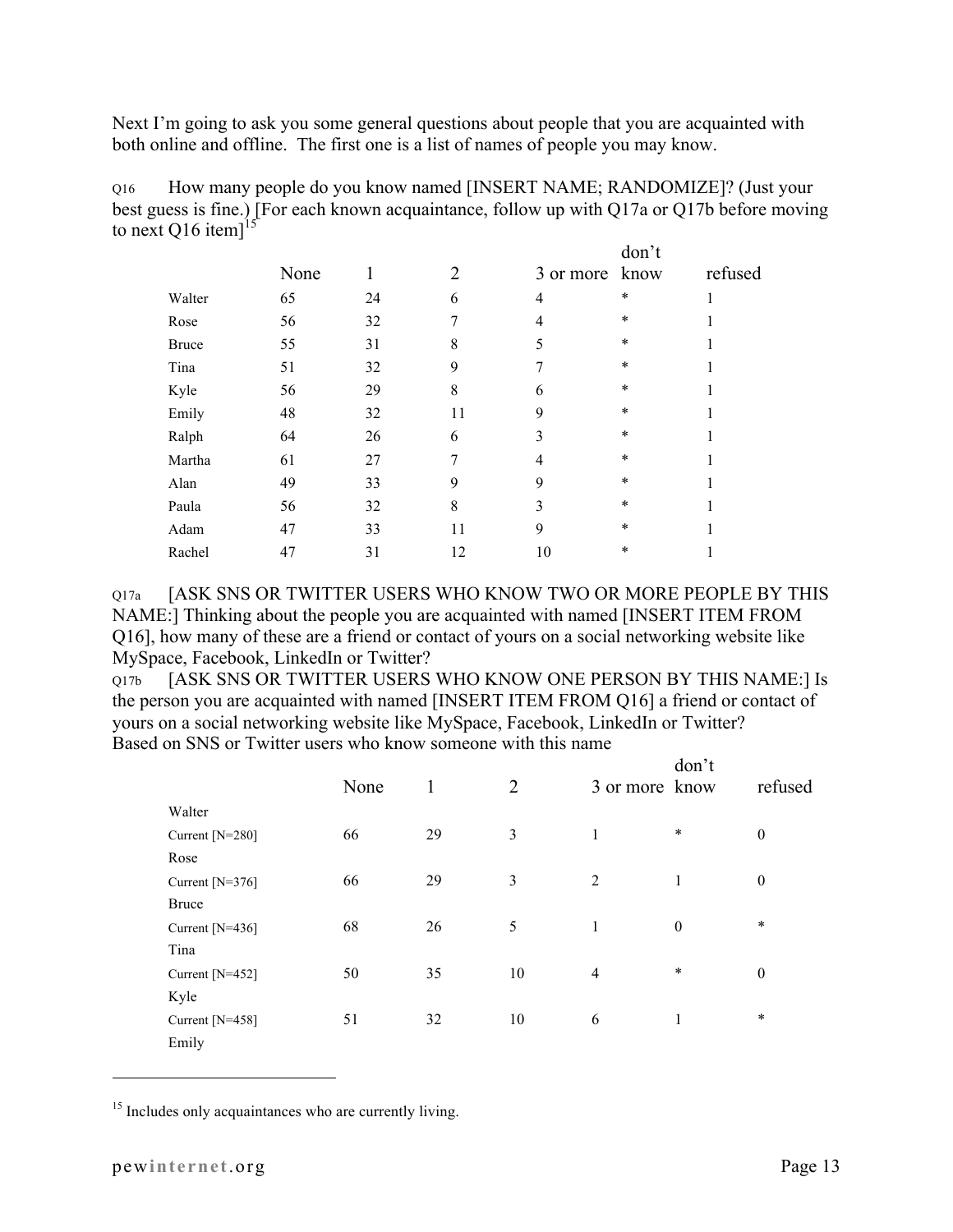| Current $[N=564]$ | 46 | 34 | 12             | 8              | $\boldsymbol{0}$ | $\ast$           |
|-------------------|----|----|----------------|----------------|------------------|------------------|
| Ralph             |    |    |                |                |                  |                  |
| Current [N=293]   | 78 | 17 | $\overline{4}$ | $\overline{2}$ | $\ast$           | $\theta$         |
| Martha            |    |    |                |                |                  |                  |
| Current [N=344]   | 71 | 25 | $\overline{2}$ | $\overline{2}$ | $\ast$           | $\ast$           |
| Alan              |    |    |                |                |                  |                  |
| Current [N=491]   | 54 | 34 | 7              | $\overline{4}$ | $\boldsymbol{0}$ | $\ast$           |
| Paula             |    |    |                |                |                  |                  |
| Current [N=444]   | 60 | 32 | 6              | 1              | 1                | $\ast$           |
| Adam              |    |    |                |                |                  |                  |
| Current [N=532]   | 46 | 34 | 10             | 10             | $\ast$           | $\theta$         |
| Rachel            |    |    |                |                |                  |                  |
| Current $[N=566]$ | 42 | 35 | 13             | 10             | $\ast$           | $\boldsymbol{0}$ |

Q18 Next, I am going to ask about types of jobs and whether people you know hold such jobs. These people include your relatives, friends and acquaintances. Do you happen to know someone who is... [INSERT ITEM; RANDOMIZE]?<sup>16</sup>

| [For each 'Yes' response in Q18, follow up with Q19 before moving to next Q18 item] |  |  |       |
|-------------------------------------------------------------------------------------|--|--|-------|
|                                                                                     |  |  | DON'T |

|                         | yes | N <sub>0</sub> | DUN 1<br><b>KNOW</b> | Refused |
|-------------------------|-----|----------------|----------------------|---------|
| A nurse                 |     |                |                      |         |
| Current                 | 78  | 22             | $\ast$               | $\ast$  |
| <b>July 2008</b>        | 74  | 26             | $\ast$               | $\ast$  |
| A farmer                |     |                |                      |         |
| Current                 | 47  | 52             | $\ast$               | $\ast$  |
| <b>July 2008</b>        | 48  | 52             | $\ast$               | $\ast$  |
| A lawyer                |     |                |                      |         |
| Current                 | 63  | 37             | $\ast$               | $\ast$  |
| <b>July 2008</b>        | 59  | 41             | $\ast$               | $\ast$  |
| A middle school teacher |     |                |                      |         |
| Current                 | 55  | 45             | $\ast$               | $\ast$  |
| <b>July 2008</b>        | 54  | 45             | $\ast$               | $\ast$  |
| A full-time babysitter  |     |                |                      |         |
| Current                 | 31  | 69             | $\ast$               | $\ast$  |
| <b>July 2008</b>        | 34  | 66             | $\ast$               | $\ast$  |
| A janitor               |     |                |                      |         |
| Current                 | 39  | 61             | $\ast$               | $\ast$  |
| <b>July 2008</b>        | 40  | 60             | $\ast$               | $\ast$  |
| A personnel manager     |     |                |                      |         |
| Current                 | 39  | 60             | 1                    | $\ast$  |
| <b>July 2008</b>        | 39  | 60             | $\mathbf{1}$         | $\ast$  |
| A hair dresser          |     |                |                      |         |
| Current                 | 69  | 30             | $\ast$               | $\ast$  |
| <b>July 2008</b>        | 67  | 33             | $\boldsymbol{0}$     | $\ast$  |
| A bookkeeper            |     |                |                      |         |
| Current                 | 40  | 59             | $\ast$               | $\ast$  |
| <b>July 2008</b>        | 46  | 54             | $\ast$               | $\ast$  |
| A production manager    |     |                |                      |         |

<sup>16</sup> Does not include those who are retired from a given occupation.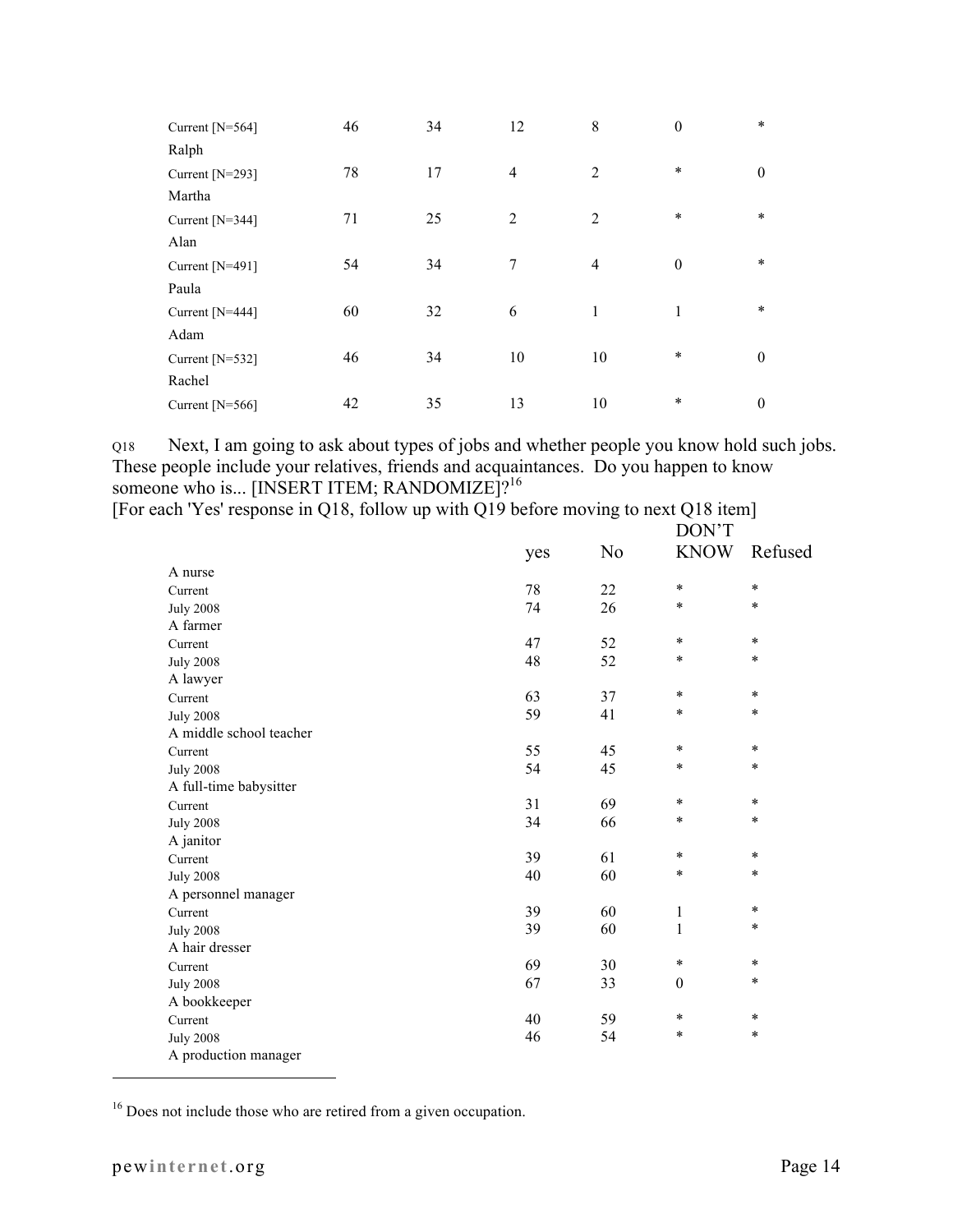| Current                  | 26 | 73 |        | $\ast$ |
|--------------------------|----|----|--------|--------|
| <b>July 2008</b>         | 28 | 71 |        | $\ast$ |
| An operator in a factory |    |    |        |        |
| Current                  | 35 | 65 | $\ast$ | $\ast$ |
| <b>July 2008</b>         | 37 | 62 | $\ast$ | $\ast$ |
| A computer programmer    |    |    |        |        |
| Current                  | 57 | 43 | $\ast$ | $\ast$ |
| <b>July 2008</b>         | 58 | 42 | $\ast$ | $\ast$ |
| Q18 continued            |    |    |        |        |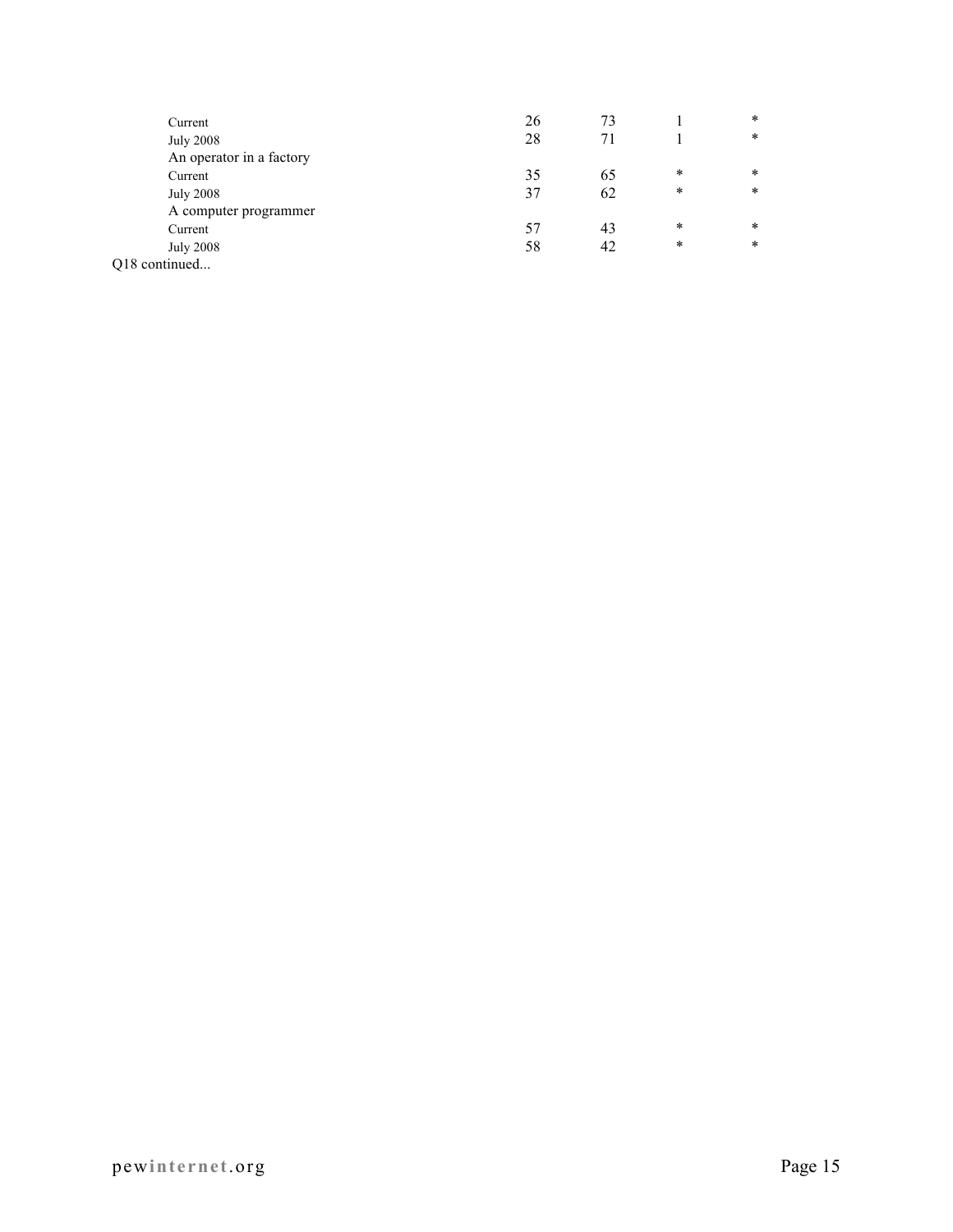Q18 continued...

|                                                      |     |                | DON'T        |         |  |
|------------------------------------------------------|-----|----------------|--------------|---------|--|
|                                                      | yes | N <sub>0</sub> | <b>KNOW</b>  | Refused |  |
| A taxi driver                                        |     |                |              |         |  |
| Current                                              | 12  | 88             | $\ast$       | $\star$ |  |
| <b>July 2008</b>                                     | 13  | 87             | $\ast$       | $\star$ |  |
| A professor                                          |     |                |              |         |  |
| Current                                              | 46  | 54             | $\ast$       | $\ast$  |  |
| <b>July 2008</b>                                     | 43  | 56             | $\ast$       | $\ast$  |  |
| A policeman                                          |     |                |              |         |  |
| Current                                              | 63  | 37             | $\mathbf{0}$ | $\star$ |  |
| <b>July 2008</b>                                     | 62  | 37             | $\ast$       | $\star$ |  |
| A Chief Executive Officer (C-E-O) of a large company |     |                |              |         |  |
| Current                                              | 31  | 68             | $\ast$       | $\ast$  |  |
| <b>July 2008</b>                                     | 30  | 69             | 1            | $\ast$  |  |
| A writer                                             |     |                |              |         |  |
| Current                                              | 31  | 68             | $\ast$       | $\ast$  |  |
| <b>July 2008</b>                                     | 29  | 71             | $\ast$       | $\ast$  |  |
| An administrative assistant in a large company       |     |                |              |         |  |
| Current                                              | 39  | 60             | $\ast$       | $\ast$  |  |
| <b>July 2008</b>                                     | 43  | 56             | 1            | $\ast$  |  |
| A security guard                                     |     |                |              |         |  |
| Current                                              | 38  | 61             | $\ast$       | $\ast$  |  |
| <b>July 2008</b>                                     | 38  | 62             | $\ast$       | $\star$ |  |
| A receptionist                                       |     |                |              |         |  |
| Current                                              | 56  | 44             | $\ast$       | $\ast$  |  |
| <b>July 2008</b>                                     | 57  | 42             | 1            | $\ast$  |  |
| A Congressman                                        |     |                |              |         |  |
| Current                                              | 19  | 81             | $\ast$       | $\ast$  |  |
| <b>July 2008</b>                                     | 19  | 81             | $\ast$       | $\ast$  |  |
| A hotel bell boy                                     |     |                |              |         |  |
| Current                                              | 6   | 94             | $\ast$       | $\ast$  |  |
| <b>July 2008</b>                                     | 6   | 94             | $\ast$       | $\ast$  |  |

Q19 Thinking about all of the people you know who are [INSERT ITEM FROM Q18], are any a friend or contact of yours on a social networking website like Myspace, Facebook, LinkedIn, or Twitter?<sup>17</sup>

Based on SNS or Twitter users [N=975]

|                         |           |                  |         |                                | do not |        |        |
|-------------------------|-----------|------------------|---------|--------------------------------|--------|--------|--------|
|                         | know      | -friend or       |         |                                | know   |        |        |
|                         | someone   | contact on not a |         | undesigna-anyone               |        |        |        |
|                         | with this | sns or           |         | friend or ted friend with this |        |        |        |
|                         | job       | twitter          | contact | or contact job                 |        | dk     | ref.   |
| A nurse                 | 75        | 49               | 26      |                                | 25     | 0      | $\ast$ |
| A farmer                | 39        | 14               | 25      | ∗                              | 60     | 0      | $\ast$ |
| A lawyer                | 58        | 26               | 32      | ∗                              | 41     | $\ast$ | $\ast$ |
| A middle school teacher | 52        | 31               | 21      | $\ast$                         | 47     | $\ast$ | $\ast$ |
| A full-time babysitter  | 28        |                  | 12      | $\ast$                         | 71     | $\ast$ | $\ast$ |

<sup>&</sup>lt;sup>17</sup> Question items were asked of SNS or Twitter users who know someone with that occupation. Results for each item have been recalculated to be based on all SNS or Twitter users.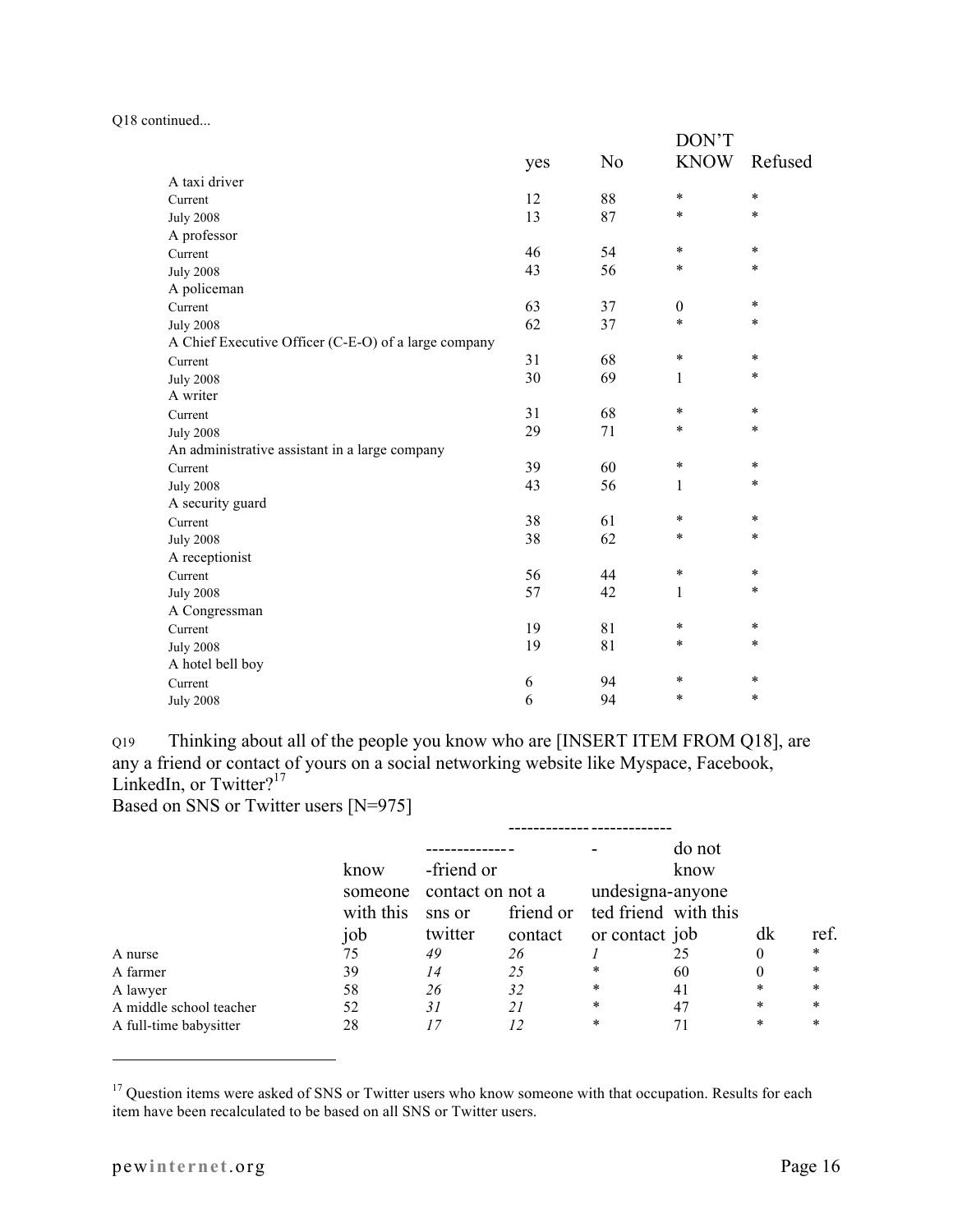| A janitor                              | 31 | 8  | 22                      | $\ast$ | 69 | $\ast$   | $\ast$ |
|----------------------------------------|----|----|-------------------------|--------|----|----------|--------|
| A personnel manager                    | 36 | 18 | 18                      | $\ast$ | 62 |          | $\ast$ |
| A hair dresser                         | 66 | 34 | 31                      | $\ast$ | 34 | $\ast$   | $\ast$ |
| A bookkeeper                           | 32 | 14 | 17                      | *      | 68 | $\ast$   | $\ast$ |
| A production manager                   | 21 | 12 | 10                      | *      | 78 |          | $\ast$ |
| An operator in a factory               | 30 | 16 | 14                      | *      | 70 | $\ast$   | $\ast$ |
| A computer programmer                  | 58 | 39 | 18                      | *      | 42 | *        | $\ast$ |
| A taxi driver                          |    | 2  | 5                       | *      | 92 | $\theta$ | $\ast$ |
| A professor                            | 48 | 26 | 22                      | *      | 52 | $\theta$ | $\ast$ |
| A policeman                            | 58 | 23 | 34                      | *      | 42 | $\theta$ | $\ast$ |
| A Chief Executive Officer (C-E-O) of a |    |    |                         |        |    |          |        |
| large company                          | 29 | 12 | 16                      | $\ast$ | 71 | *        | $\ast$ |
| A writer                               | 35 | 25 | 10                      | *      | 65 | $\ast$   | $\ast$ |
| An administrative assistant in a large |    |    |                         |        |    |          |        |
| company                                | 38 | 23 | 14                      | *      | 62 | *        | $\ast$ |
| A security guard                       | 34 | 16 | 18                      | $\ast$ | 66 | *        | $\ast$ |
| A receptionist                         | 52 | 28 | 24                      | *      | 48 | $\ast$   | $\ast$ |
| A Congressman                          | 14 | 6  | $\boldsymbol{\delta}$   | $\ast$ | 86 | $\ast$   | $\ast$ |
| A hotel bell boy                       |    |    | $\overline{\mathbf{c}}$ | 0      | 96 | $\ast$   | $\ast$ |

Q20 The following statements inquire about your thoughts and feelings in a variety of situations. On a scale of 1 to 5, where 1 means it doesn't describe you well at all and 5 means it describes you very well, please tell me how much each statement describes you. Here's the (first/next) statement... [READ; RANDOMIZE].

|                                                   |            |    |    |    |           | don't  |         |
|---------------------------------------------------|------------|----|----|----|-----------|--------|---------|
|                                                   | not at all |    | 3  | 4  | very well | know   | refused |
| Before criticizing someone, I try to imagine      |            |    |    |    |           |        |         |
| how I would feel if I were in his or her place. 6 |            | 6  | 21 | 27 | 38        |        |         |
| If I'm sure I'm right about something, I don't    |            |    |    |    |           |        |         |
| waste much time listening to other people's       |            |    |    |    |           |        |         |
| arguments.                                        | 17         | 18 | 26 | 16 | 22        |        |         |
| I believe that there are two sides to every       |            |    |    |    |           |        |         |
| question and I try to look at them both.          | 4          | 4  | 14 | 24 | 54        | $\ast$ | *       |
| I sometimes find it difficult to see things from  |            |    |    |    |           |        |         |
| the other person's point of view.                 | 28         | 22 | 24 | 13 | 11        |        |         |
| I try to look at everybody's side of a            |            |    |    |    |           |        |         |
| disagreement before I make a decision.            | 4          | 5  | 17 | 28 | 45        |        |         |
| When I'm upset at someone, I usually try to       |            |    |    |    |           |        |         |
| put myself in their shoes for a while.            | 12         | 12 | 30 | 22 | 22        |        |         |
| I sometimes try to understand my friends          |            |    |    |    |           |        |         |
| better by imagining how things look from their    |            |    |    |    |           |        |         |
| perspective.                                      |            | 5  | 20 | 32 | 37        |        |         |
|                                                   |            |    |    |    |           |        |         |

Q21 People sometimes look to others for companionship, assistance, or other types of support. How often is each of the following kinds of support available to you if you need it? How about [INSERT; RANDOMIZE]? Is this available to you all of the time, most of the time, some of the time, a little of the time, or none of the time?

|                                        |  | don't |  |
|----------------------------------------|--|-------|--|
| all most some little none know refused |  |       |  |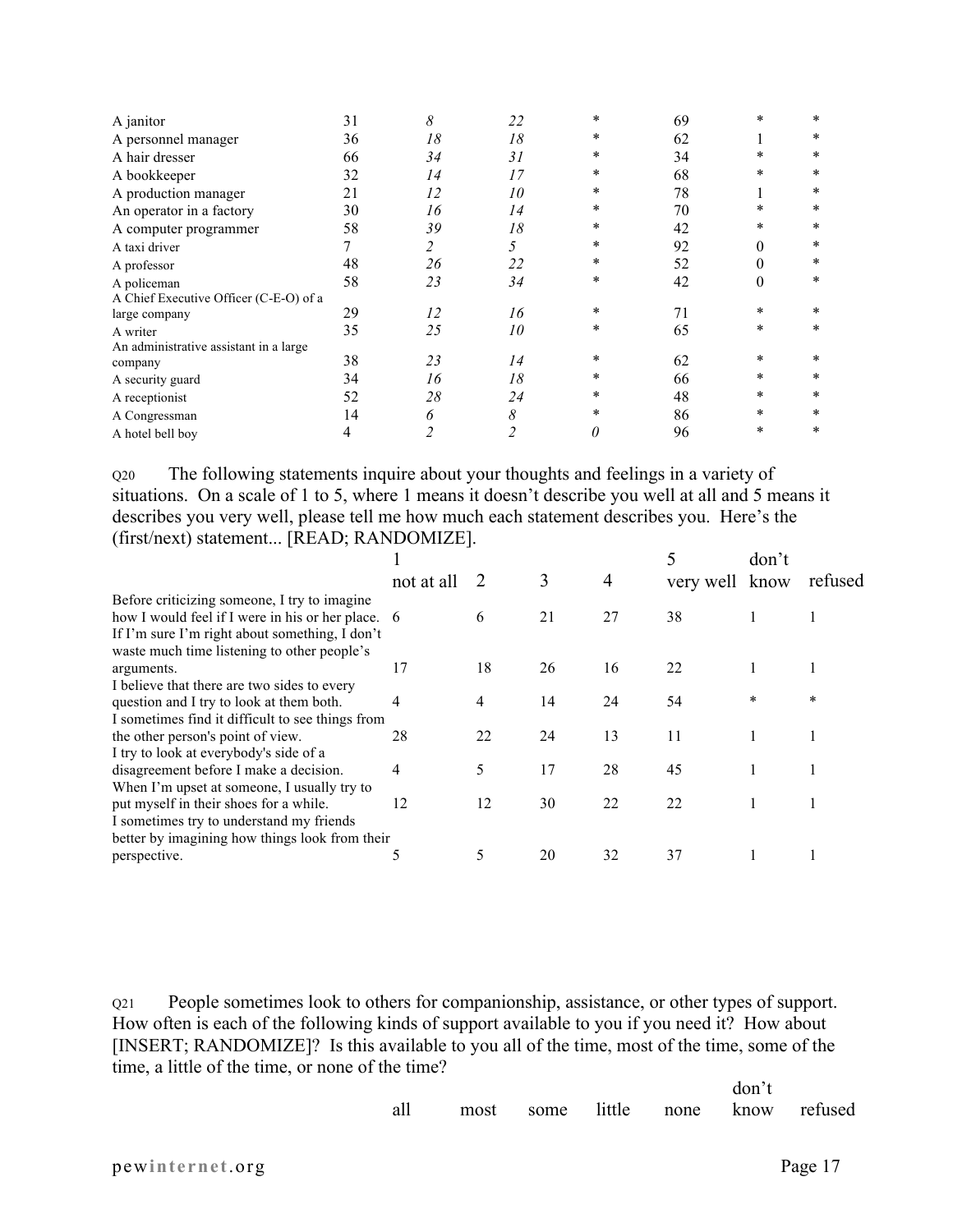| Someone to help you if you were confined to<br>bed                                       | 48 | 25 | 14 | 6              | 6              | 1      | $\ast$ |
|------------------------------------------------------------------------------------------|----|----|----|----------------|----------------|--------|--------|
|                                                                                          |    |    |    |                |                |        |        |
| Someone you can count on to listen to you<br>when you need to talk                       | 49 | 30 | 15 | 4              | 3              | $\ast$ | $\ast$ |
| Someone to give you good advice about a<br>crisis                                        | 41 | 30 | 21 | 4              | 3              | $\ast$ | $\ast$ |
| Someone to take you to the doctor if you<br>needed it                                    | 56 | 25 | 11 | 3              | 4              | $\ast$ |        |
| Someone to have a good time with<br>Someone to give you information to help you          | 46 | 29 | 17 | 4              | 3              | $\ast$ | $\ast$ |
| understand a situation<br>Someone to confide in or talk about yourself or                | 35 | 35 | 22 | $\overline{4}$ | 3              | 1      | $\ast$ |
| your problems                                                                            | 47 | 28 | 16 | $\overline{4}$ | 4              | *      | 1      |
| Someone to get together with for relaxation<br>Someone to prepare your meals if you were | 39 | 28 | 22 | 6              | 4              | $\ast$ | $\ast$ |
| unable to do it yourself                                                                 | 45 | 24 | 16 | 7              | 7              | 1      | $\ast$ |
| Someone whose advice you really want<br>Someone to help with daily chores if you were    | 38 | 29 | 22 | 5              | 5              | *      | $\ast$ |
| sick                                                                                     | 42 | 25 | 19 | 6              | 7              | 1      | $\ast$ |
| Someone to share your most private worries<br>and fears with                             | 43 | 24 | 18 | 7              | 7              | 1      | $\ast$ |
| Someone to turn to for suggestions about how<br>to deal with a personal problem          | 42 | 29 | 19 | $\overline{4}$ | $\overline{4}$ | $\ast$ | $\ast$ |
| Someone to do something enjoyable with                                                   | 44 | 31 | 18 | 4              | 2              | $\ast$ | $\ast$ |
| Someone who understands your problems                                                    | 34 | 34 | 24 | 4              | 3              | $\ast$ | $\ast$ |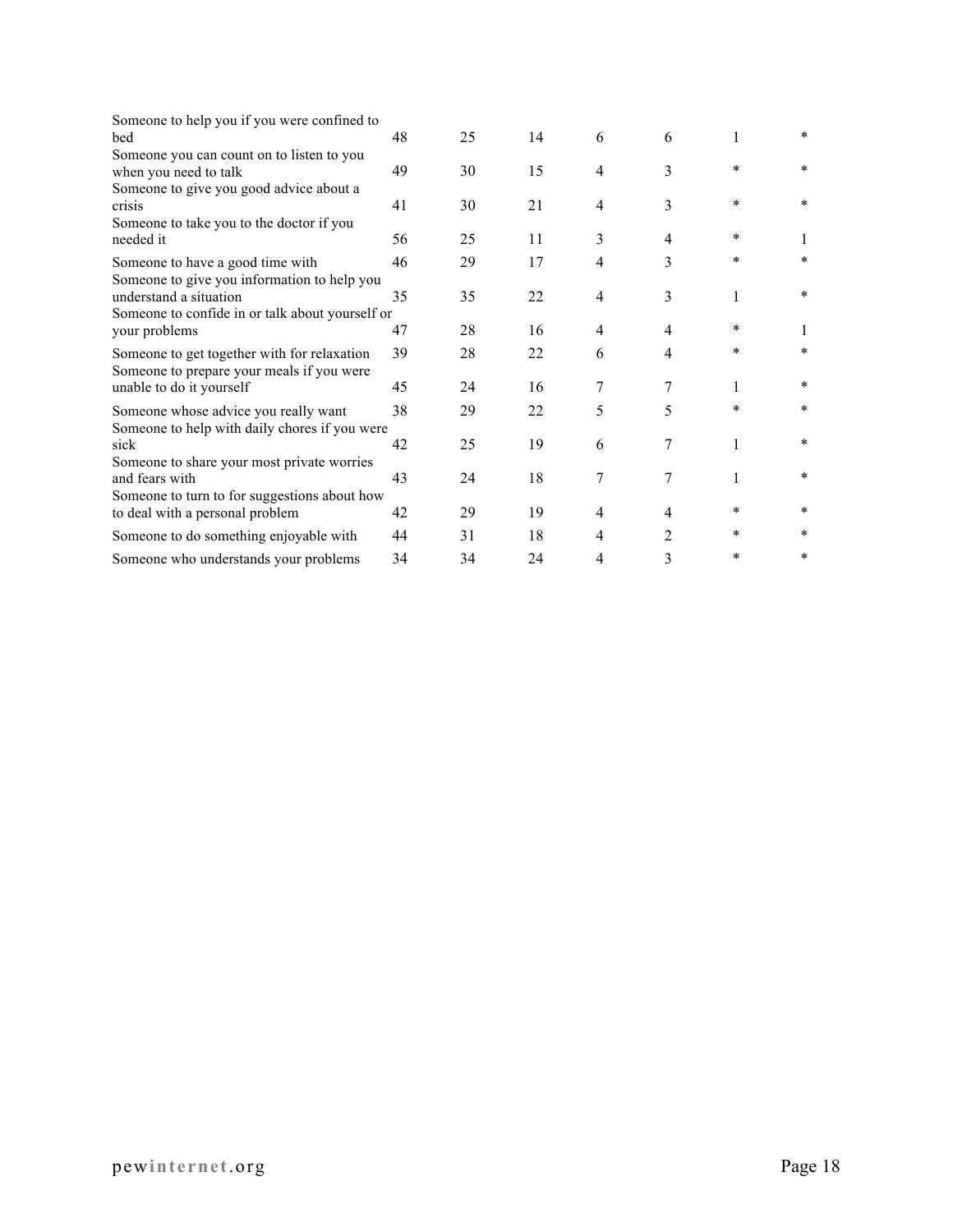## Q22 Do you belong to or ever work with... [INSERT ITEM; RANDOMIZE a-e; ASK f LAST]?

|                                                                                                       |     |    | don't    |         |
|-------------------------------------------------------------------------------------------------------|-----|----|----------|---------|
|                                                                                                       | yes | no | know     | refused |
| A community group or neighborhood association that focuses on<br>issues or problems in your community |     |    |          |         |
| Current                                                                                               | 27  | 73 | *        | $\ast$  |
| <b>July 2008</b><br>A local sports league                                                             | 16  | 83 | $\ast$   | $\star$ |
| Current                                                                                               | 19  | 80 | *        | $\ast$  |
| <b>July 2008</b>                                                                                      | 16  | 84 | $\ast$   | $\star$ |
| A local youth group, such as scouts or the YMCA                                                       |     |    |          |         |
| Current                                                                                               | 21  | 78 | $\theta$ | $\ast$  |
| <b>July 2008</b>                                                                                      | 16  | 84 | $\ast$   | $\ast$  |
| A local church, synagogue, mosque or temple                                                           |     |    |          |         |
| Current                                                                                               | 54  | 45 | *        | $\ast$  |
| <b>July 2008</b>                                                                                      | 46  | 54 | *        | $\ast$  |
| A local social club or charitable organization                                                        |     |    |          |         |
| Current                                                                                               | 38  | 62 | *        | $\ast$  |
| <b>July 2008</b>                                                                                      | 24  | 75 | *        | $\star$ |
| Some other local group I haven't already mentioned (SPECIFY)                                          |     |    |          |         |
| Current                                                                                               | 12  | 87 | 1        | $\ast$  |
| <b>July 2008</b>                                                                                      | 11  | 88 | *        | 1       |
|                                                                                                       |     |    |          |         |

Q23 [ASK THRU NOVEMBER 2:] Thinking about the coming November elections... Have you [INSERT IN ORDER], or have you not done this?

[ASK AFTER NOVEMBER 2:] Thinking about the recent national elections held on November 2... Did you [INSERT IN ORDER], or did you not do this?

|                                                                    | ves | no | don't<br>know | refused |
|--------------------------------------------------------------------|-----|----|---------------|---------|
| $(Gone / Go)$ to any political meetings, rallies, speeches or      |     |    |               |         |
| fundraisers in support of a particular party or candidate          |     | 90 | ∗             | *       |
| $(Tried / Try)$ to convince someone to vote for a particular party |     |    |               |         |
| or candidate                                                       |     |    | $\ast$        | *       |

Q24 [ASK THRU NOVEMBER 2:] Do you yourself plan to vote in the election this November, or not?

[ASK AFTER NOVEMBER 2:] A lot of people have been telling us they didn't get a chance to vote in the elections this year on November 2nd. How about you? Did things come up that kept you from voting, or did you happen to vote?

current

| Yes / Yes, voted | $\%$ | 65 |  |  |  |
|------------------|------|----|--|--|--|
|------------------|------|----|--|--|--|

- 32 No / No, did not vote
- 1 Not registered (VOL.)
- 1 Don't know
- 1 Refused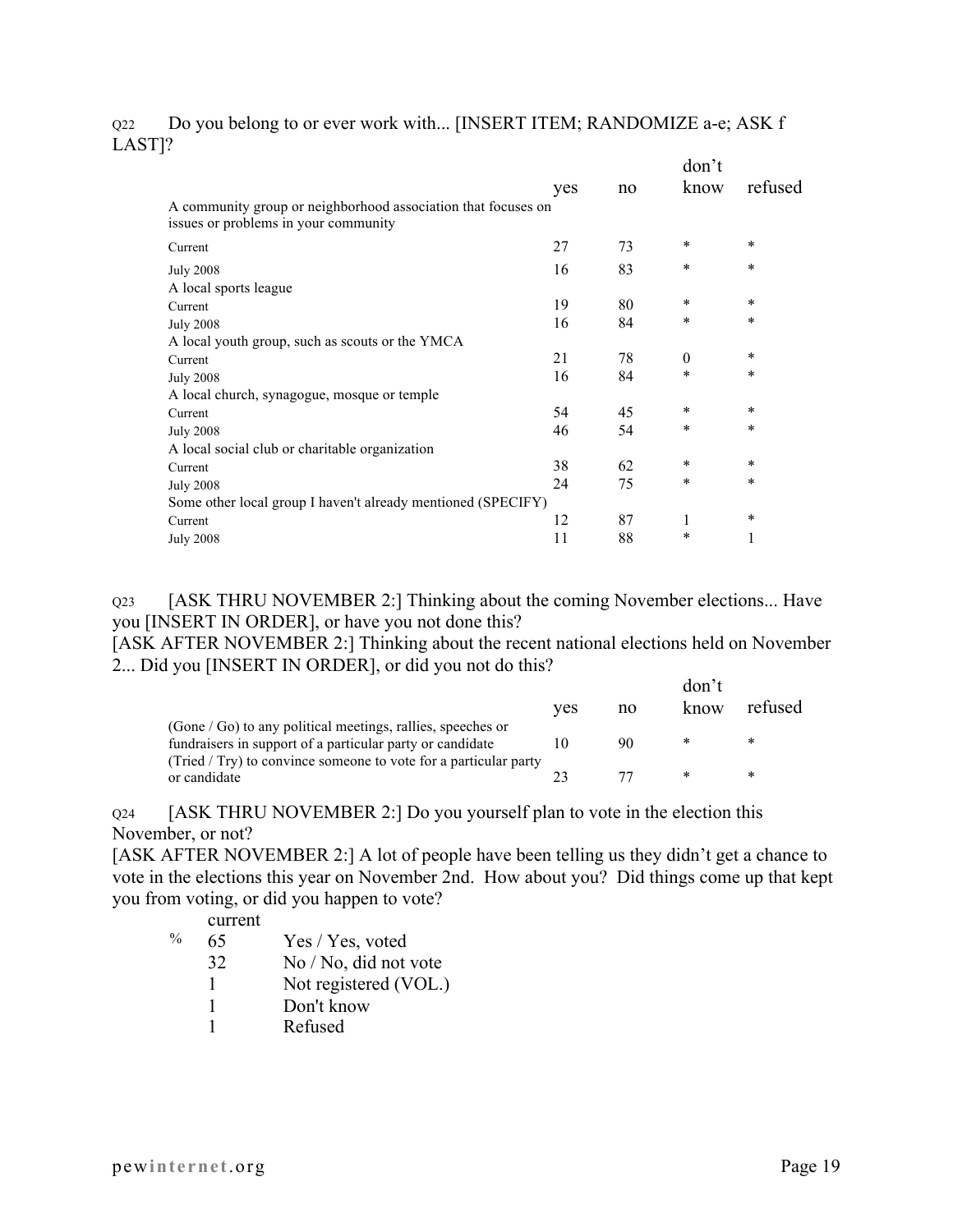FB1 Thinking again about your use of Facebook... Altogether, approximately how many people are on your FACEBOOK Friends List? (Just your best guess is fine.) Based on Facebook users [N=877]

|               | current |             |
|---------------|---------|-------------|
| $\frac{0}{0}$ | ∗       | None        |
|               | 14      | $1 - 25$    |
|               | 12      | $26 - 50$   |
|               | 18      | 51-100      |
|               | 13      | 101-199     |
|               | 25      | 200-499     |
|               | 13      | 500 or more |
|               | 4       | Don't know  |
|               | 1       | Refused     |
|               |         |             |

MEAN= 229.1 friends

FB2 Thinking about the [INSERT NUMBER FROM FB1] people on your Facebook friends list, how many of them are... [INSERT IN ORDER]?<sup>18</sup> Based on Facebook users [N=877]

|                                                                                         | None | 1  | 2  | 3  | 4              | 5 or<br>more | don't<br>know | refused |
|-----------------------------------------------------------------------------------------|------|----|----|----|----------------|--------------|---------------|---------|
| Your siblings                                                                           | 21   | 26 | 23 | 10 | 6              | 9            | 4             |         |
| Your parents                                                                            | 58   | 25 | 9  | 2  |                | *            | 4             |         |
| Your children                                                                           | 62   | 12 | 13 | 5  | 2              |              | 4             |         |
| A spouse or a current romantic partner<br>A family member other than a sibling, parent, | 46   | 47 |    |    | $\ast$         |              | 4             |         |
| child or spouse<br>Co-workers from your current or most recent                          | 16   | 6  | 7  | 6  | 6              | 55           | 4             |         |
| job                                                                                     | 32   | 7  | 5  |    | 5              | 39           | 4             |         |
| Co-workers from a job prior to your current or<br>most recent job                       | 42   | 8  | 10 | 5  | 3              | 28           | 4             |         |
| Neighbors                                                                               | 62   | 9  | 7  | 5  | 2              | 11           | 4             |         |
| People you went to high school with<br>Classmates from a college, university, or        | 16   | 4  | 4  | 3  | 3              | 64           | 5             |         |
| technical school<br>Members of a group you belong to, such as a                         | 42   | 4  | 4  | 3  | 2              | 39           | 4             |         |
| church or voluntary association                                                         | 45   | 2  | 4  | 4  | 2              | 37           | 4             |         |
| People you have never met in person                                                     | 50   | 3  | 5  | 3  | $\overline{2}$ | 31           | 4             |         |
| People you have met in person only one time                                             | 56   | 4  | 4  | 3  |                | 25           | 6             |         |

FB3 How often, if ever, do you change or update your status on Facebook? (READ 1-7) Based on Facebook users [N=877] current

<sup>&</sup>lt;sup>18</sup> Question was asked of those who have at least one friend in their Facebook network. Results shown here are recalculated to be based on all Facebook users by combining: 1) "None" responses in FB1 with zero in FB2; 2) DK in FB1 with DK in FB2; and 3) REF in FB1 with REF in FB2.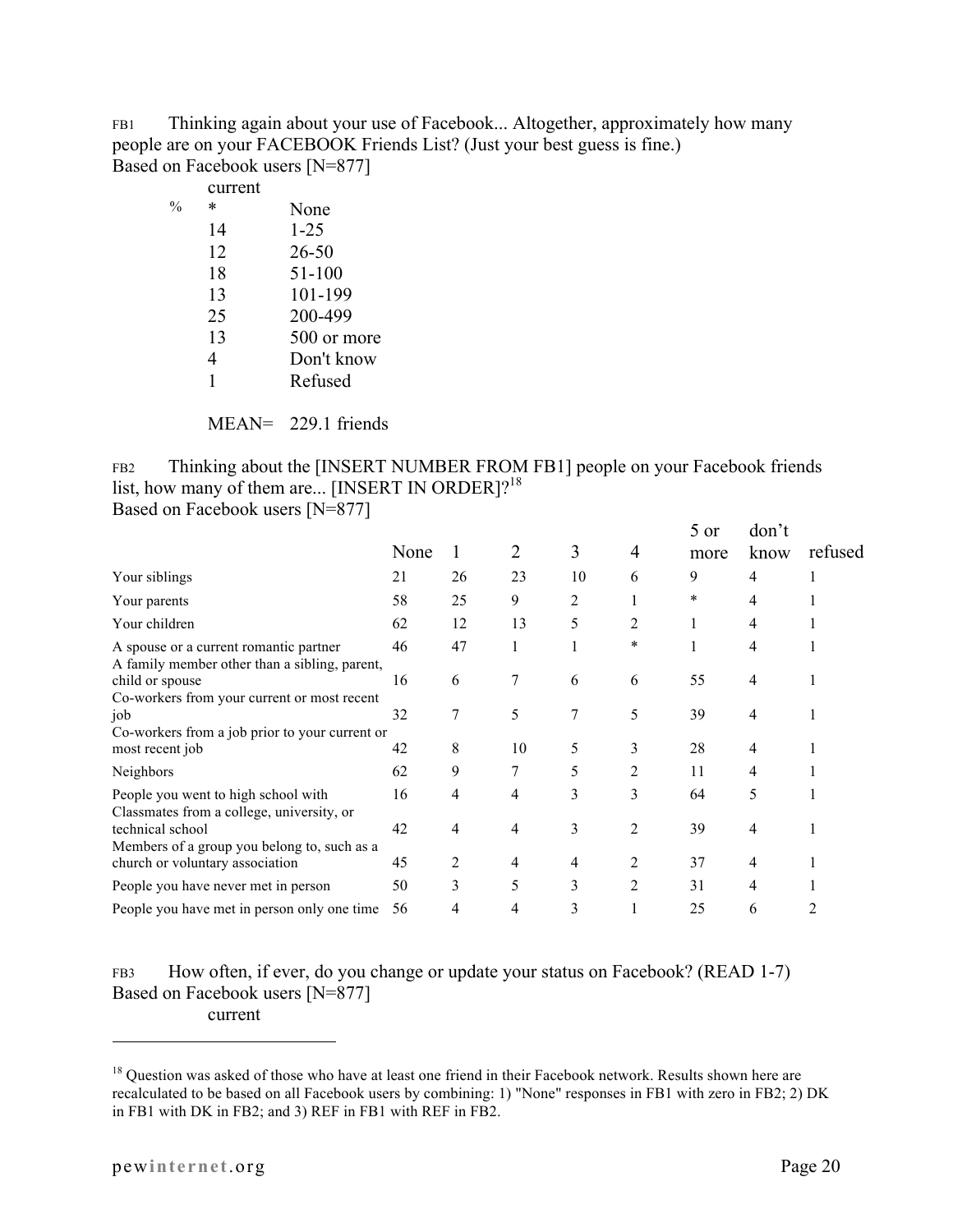- $\%$  6 Several times a day
	- 9 About once a day
	- 12 3-5 days a week
	- 17 1-2 days a week
	- 18 Every few weeks
	- 22 Less often
	- 16 Never
	- \* (DO NOT READ) Don't know
	- 1 (DO NOT READ) Refused

FB4 How often, if ever, do you click the "like" button next to other people's status, wall, or links on Facebook? (READ 1-7)

Based on Facebook users [N=877]

current

| %<br>Several times a day<br>15 |  |
|--------------------------------|--|
|--------------------------------|--|

- 10 About once a day
- 10 3-5 days a week
- 14 1-2 days a week
- 10 Every few weeks
- 17 Less often
- 22 Never
- 1 (DO NOT READ) Don't know
- 1 (DO NOT READ) Refused

FB5 How often, if ever, do you comment on other people's photos on Facebook? (READ 1-7) Based on Facebook users [N=877]

- % 9 Several times a day
	- 10 About once a day
	- 10 3-5 days a week
	- 18 1-2 days a week
	- 16 Every few weeks
	- 20 Less often
	- 15 Never
	- \* (DO NOT READ) Don't know
	- \* (DO NOT READ) Refused

FB6 How often, if ever, do you comment on other people's status, wall, or links on Facebook? (READ 1-7)

Based on Facebook users [N=877]

current

- % 12 Several times a day
	- 9 About once a day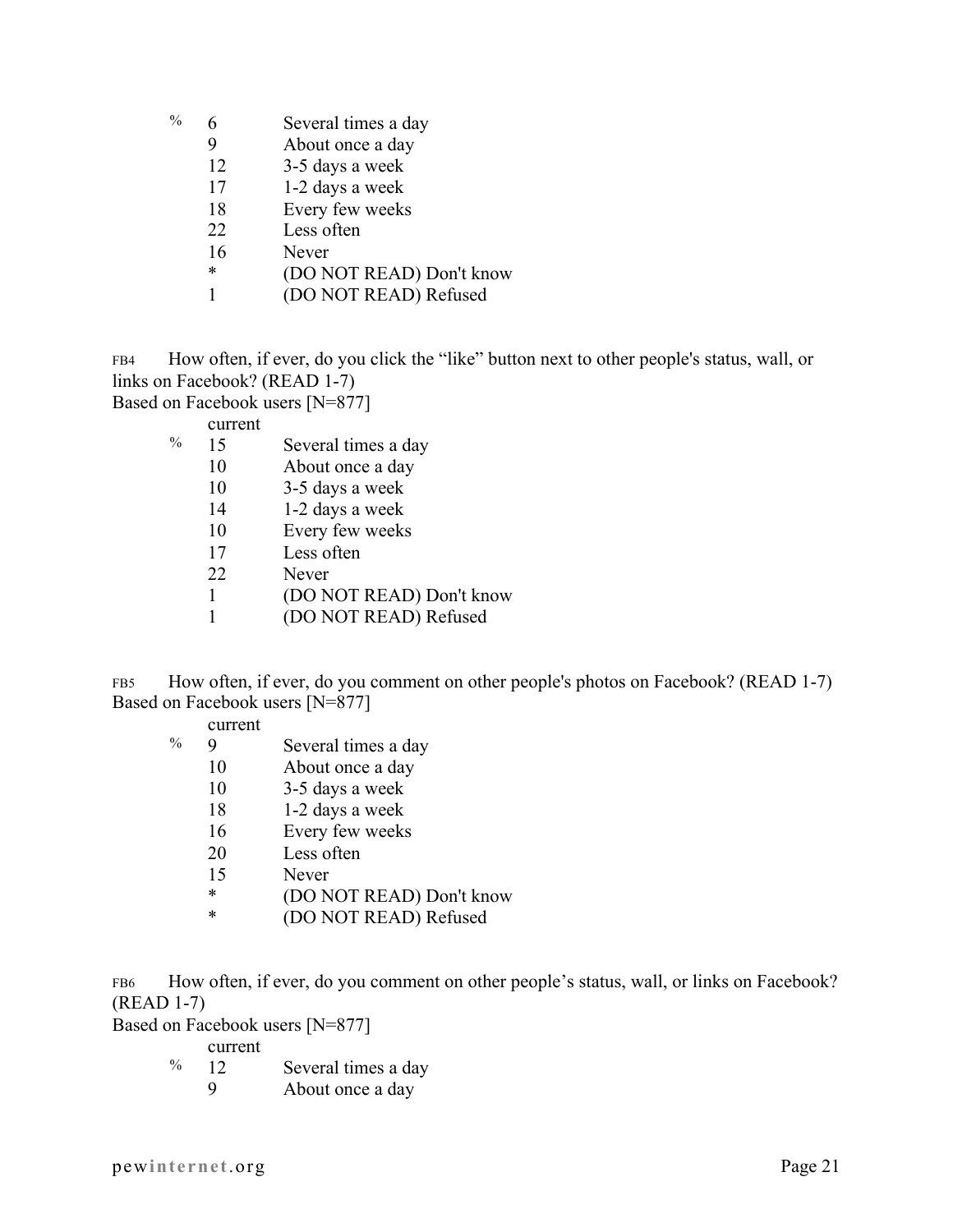- 13 3-5 days a week
- 18 1-2 days a week
- 15 Every few weeks
- 17 Less often
- 15 Never
- 1 (DO NOT READ) Don't know
- 1 (DO NOT READ) Refused

FB7 How often, if ever, do you send private Facebook messages? (READ 1-7) Based on Facebook users [N=877]

current

| $\frac{0}{0}$ |    | Several times a day      |
|---------------|----|--------------------------|
|               | 6  | About once a day         |
|               | 8  | 3-5 days a week          |
|               | 18 | 1-2 days a week          |
|               | 20 | Every few weeks          |
|               | 24 | Less often               |
|               | 18 | Never                    |
|               | 1  | (DO NOT READ) Don't know |
|               |    | (DO NOT READ) Refused    |

A few last questions for statistical purposes only...

Q25 About how long have you lived in the neighborhood where you live now? Have you lived there... (READ 1-5)

| current |                          |
|---------|--------------------------|
| 12      | Less than one year       |
| 26      | One to five years        |
| 18      | Six to ten years         |
| 19      | 11 to 20 years           |
| 24      | More than 20 years       |
| *       | (DO NOT READ) Don't know |
| *       | (DO NOT READ) Refused    |
|         |                          |

Q26 What best describes where you live? Do you live in a detached single-family house... a townhouse or semi-detached house... an apartment, condominium or co-op... or something else?

## current

| $\%$ | 69 | A detached single-family house               |
|------|----|----------------------------------------------|
|      |    | A townhouse or semi-detached house (includes |
|      | 7  | duplexes)                                    |
|      | 14 | An apartment, condominium or co-op           |
|      | 8  | Something else                               |

pewinternet.org Page 22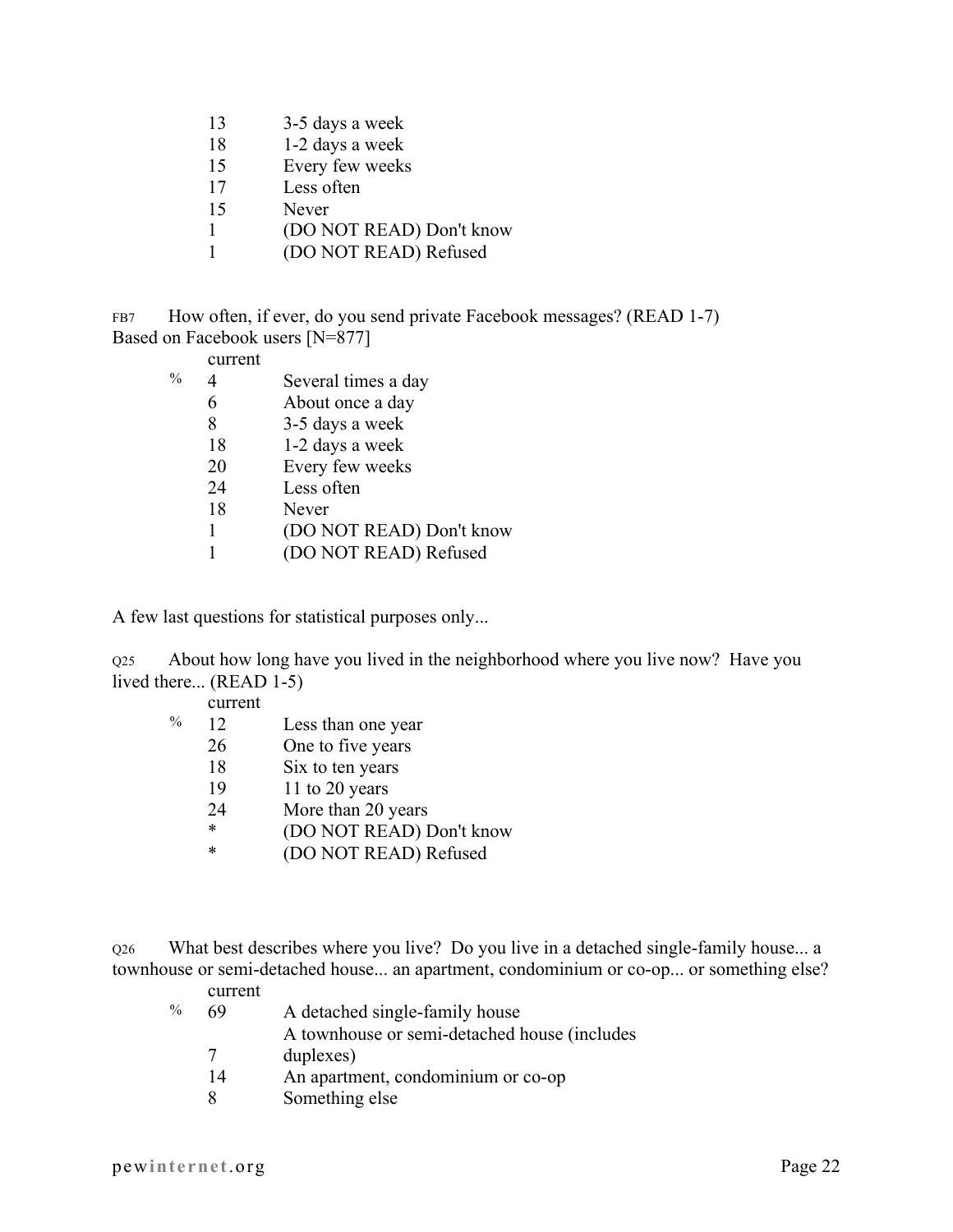- \* Don't know
- 1 Refused

Q27 Do you know the names of your neighbors who live close to you, or not? [IF YES: Do you know all of them, most of them or only some of them?]

current

- % 24 Yes, know all of them
	- 27 Yes, know most of them
	- 30 Yes, know only some of them
	- 18 No, do not know any
	- \* Do not have neighbors close by (VOL.)
	- \* Don't know
	- \* Refused

## **Endnotes**

 $\overline{a}$ 

 $V$  March/May 2002 trends based on daily tracking surveys conducted March 1-31, 2002 and May 2-19, 2002.

<sup>&</sup>lt;sup>i</sup> September 2009 trends based on the September Tracking 2009 survey, conducted August 18 – September 14, 2009

<sup>[</sup>N=2,253, including 560 cell phone interviews].<br>
"April 2006 trends based on the Annual Gadgets survey, conducted Feb. 15-Apr. 6, 2006 [N=4,001].<br>
"Une 2005 trends based on the Spyware Survey, conducted May 4-June 7, 2005

iv June 2003 trends based on 'Internet Spam' survey conducted June 10-24, 2003 [N=2,200].

vi November 2010 trends based on the Post-Election Tracking Survey 2010, conducted November 3-24, 2010 [N=2,257, including 755 cell phone interviews].

vii September 2010 trends based on the September Health Tracking Survey 2010, conducted August 9 – September 13, 2010 [N=3,001, including 1,000 cell phone interviews].

viii May 2010 trends based on the Spring Change Assessment 2010 survey, conducted April 29 – May 30, 2010 [N=2,252, including 744 cell phone interviews].

 $\frac{k}{N}$  January 2010 trends based on the Online News survey, conducted December 28, 2009 – January 19, 2010  $[N=2,259,$  including 562 cell phone interviews].

 $\bar{x}$  December 2009 trends based on the Fall Tracking "E-Government" survey, conducted November 30 – December 27, 2009 [N=2,258, including 565 cell phone interviews].

<sup>&</sup>lt;sup>xi</sup> April 2009 trends based on the Spring 2009 Tracking survey, conducted March 26-April 19, 2009 [N=2,253, including 561 cell phone interviews].

 $xii$  December 2008 trends based on the Fall Tracking survey, conducted November 19-December 20, 2008 [N=2,253, including 502 cell phone interviews]. Trends do not include California oversample.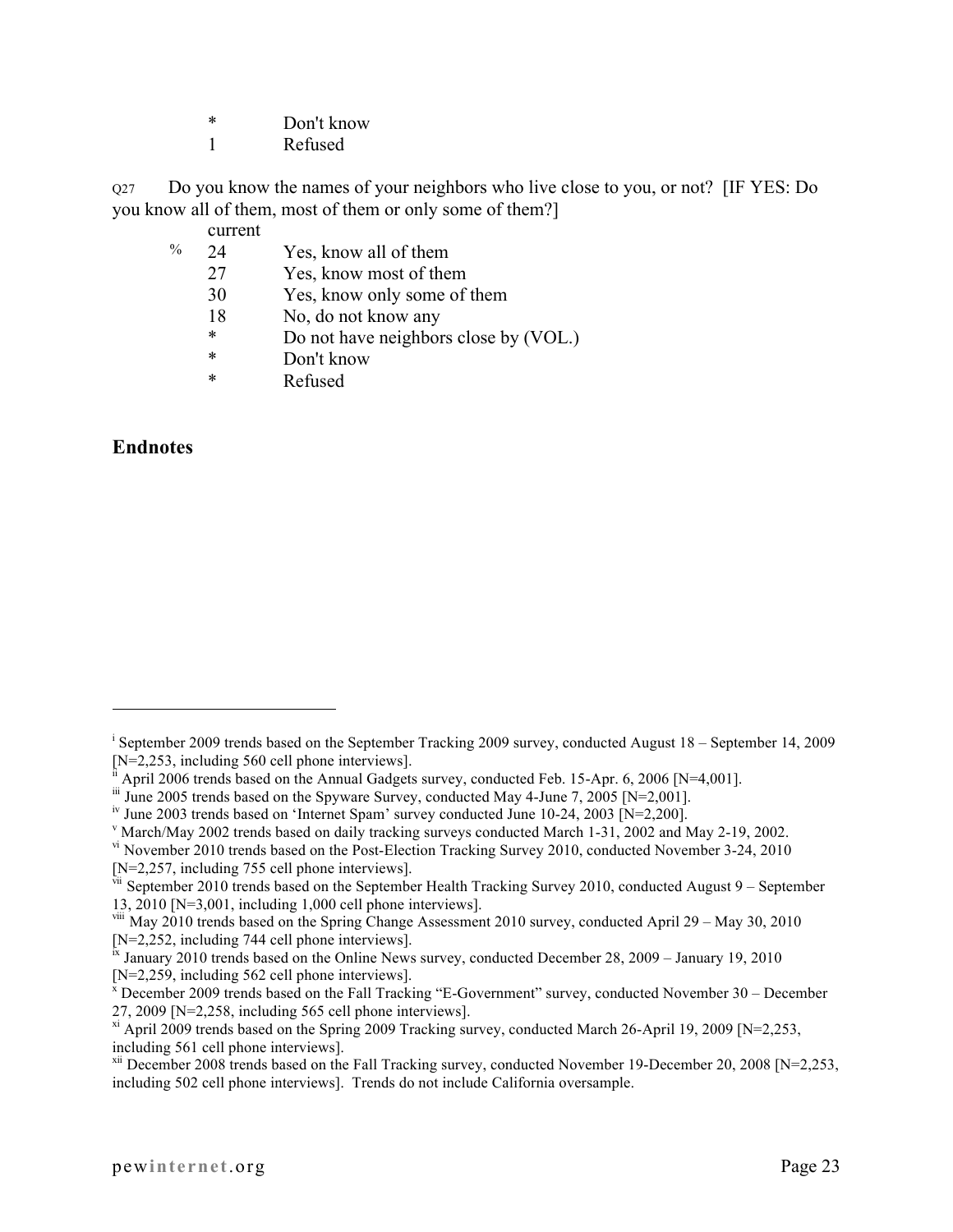<sup>xviii</sup> January 2008 trends based on the Networked Families survey, conducted December 13, 2007-January 13, 2008

[N=2,252].<br><sup>xix</sup> December 2007 trends based on the Annual Gadgets survey, conducted October 24-December 2, 2007 [N=2,054,

<sup>xx</sup> September 2007 trends based on the Consumer Choice survey, conducted August 3-September 5, 2007 [N=2,400, oversample of 129 cell phone interviews].<br>
<sup>xxi</sup> February 2007 trends based on daily tracking survey conducted February 15-March 7, 2007 [N=2,200].<br>
<sup>xxii</sup> December 2006 trends based on daily tracking survey, conducted Nov

includes an RDD sample [N=2,362] and a cell phone only sample [N=200]. Results reflect combined samples, where applicable.<br> $\frac{x}{x}$  August 2006 trends based on daily tracking survey, conducted August 1-31, 2006 [N=2,928].

 $xxy$  February 2006 trends based on the Exploratorium Survey, conducted Jan. 9-Feb. 6, 2006 [N=2,000].

xxvi December 2005 trends based on daily tracking survey conducted Nov. 29-Dec. 31, 2005 [N=3,011].

<sup>xxvii</sup> September 2005 trends based on daily tracking survey conducted Sept. 14-Oct.13, 2005 [N=2,251].<br><sup>xxviii</sup> February 2005 trends based on daily tracking survey conducted Feb. 21-March 21, 2005 [N=2,201].

 $\frac{x}{x}$  January 2005 trends based on daily tracking survey conducted Jan. 13-Feb.9, 2005 [N=2,201].<br> $\frac{x}{x}$  November 23-30, 2004 trends based on the November 2004 Activity Tracking Survey, conducted November 23-30, 2004 [N=914].

xxxi November 2004 trends based on the November Post-Election Tracking Survey, conducted Nov 4-Nov 22, 2004 [N=2,200].<br> $x^{xxiii}$  June 2004 trends based on daily tracking survey conducted May 14-June 17, 2004 [N=2,200].

 $x$ <sup>xxxiii</sup> February 2004 trends based on daily tracking survey conducted February 3-March 1, 2004 [N=2,204].

xxxiv November 2003 trends based on daily tracking survey conducted November 18-December 14, 2003 [N=2,013].<br><sup>xxxv</sup> August 2003 trends based on 'E-Government' survey conducted June 25-August 3, 2003 [N=2,925].

xxxvi May 2003 trends based on daily tracking survey conducted April 29-May 20, 2003 [N=1,632].

xxxvii March 3-11, 2003 trends based on daily tracking survey conducted March 3-11, 2003 [N=743].<br>xxxviii February 2003 trends based on daily tracking survey conducted February 12-March 2, 2003 [N=1,611].

- <sup>xxxix</sup> December 2002 trends based on daily tracking survey conducted Nov. 25–Dec. 22, 2002 [N=2,038].<br><sup>xl</sup> November 2002 trends based on daily tracking survey conducted October 30-November 24, 2002 [N=2,745].<br><sup>xli</sup> Octob
- 

<sup>xliv</sup> January 2002 trends based on a daily tracking survey conducted January 3-31, 2002 [N=2,391].<br><sup>xlv</sup> December 2001 trends represent a total tracking period of December 1-23, 2001 [N=3,214]. This tracking period based on daily tracking surveys conducted December 17-23, 2001 and November 19-December 16, 2001.

xlvi November 2001 trends represent a total tracking period of November 1-30, 2001 [N=2,119]. This tracking period based on daily tracking surveys conducted October 19 – November 18, 2001 and November 19 – December 16, 2001.

 $x$ lvii October 2001 trends represent a total tracking period of October 1-31, 2001 [N=1,924]. This tracking period based on daily tracking surveys conducted September 20 – October 1, 2001, October 2-7, 2001, October 8-18, 2001, and October 19 – November 18, 2001.

xlviii September 2001 trends represent a total tracking period of September 1-30, 2001 [N=742]. This tracking period based on daily tracking surveys conducted August 13-September 10, 2001, September 12-19, 2001 and September 20 – October 1, 2001.

<sup>&</sup>lt;sup>xiii</sup> November 2008 trends based on the Post-Election 2008 Tracking survey, conducted November 20-December 4, 2008 [N=2,254].

<sup>&</sup>lt;sup>xiv</sup> August 2008 trends based on the August Tracking 2008 survey, conducted August 12-31, 2008 [N=2,251].<br><sup>xv</sup> July 2008 trends based on the Personal Networks and Community survey, conducted July 9-August 10, 2008 [N=2,512, including 505 cell phone interviews]

 $\frac{x}{x}$ <sup>xvi</sup> May 2008 trends based on the Spring Tracking 2008 survey, conducted April 8-May 11, 2008 [N=2,251].

<sup>&</sup>lt;sup>xvii</sup> April 2008 trends based on the Networked Workers survey, conducted March 27-April 14, 2008. Most questions were asked only of full- or part-time workers [N=1,000], but trend results shown here reflect the total sample  $[N=2,134]$ .